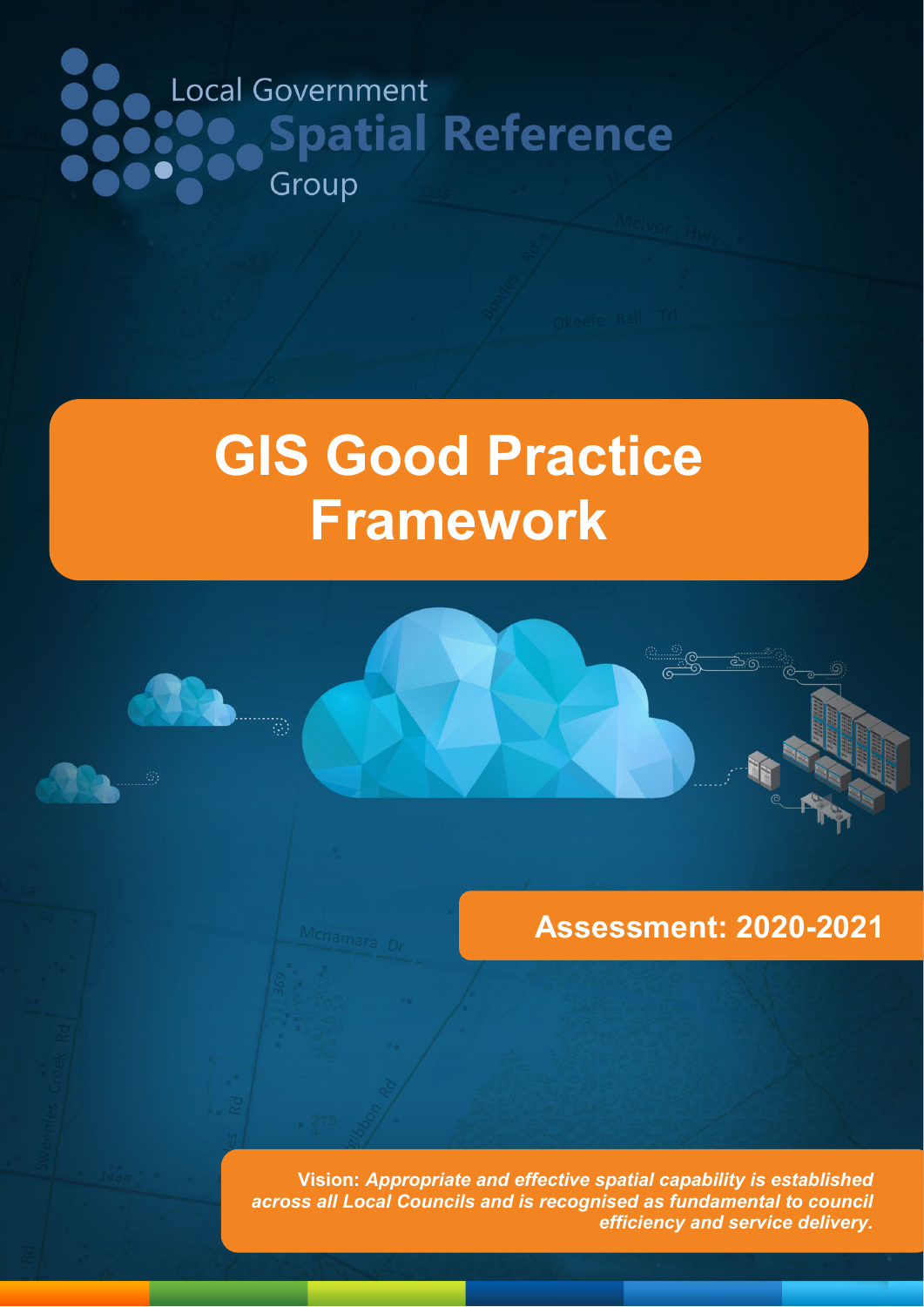

#### About this Document

| GIS GPF Report for the State of Victoria |                                                                |  |  |  |  |  |  |
|------------------------------------------|----------------------------------------------------------------|--|--|--|--|--|--|
| <b>Project Number</b>                    | SV005859                                                       |  |  |  |  |  |  |
| Project Name                             | GIS Good Practice Framework: 2020 - 2021 Report                |  |  |  |  |  |  |
| Document File Name                       | SV005859 GIS Good Practice Assessment Statewide V1.0 2020.docx |  |  |  |  |  |  |
| Project Client                           | <b>LGSRG</b>                                                   |  |  |  |  |  |  |
| Date of Issue                            | 15/12/2020                                                     |  |  |  |  |  |  |
| <b>Version Number</b>                    | 1.0                                                            |  |  |  |  |  |  |
| Document Type                            | GIS Good Practice Framework: Report 2020 - 2021                |  |  |  |  |  |  |
| Document Status                          | Final                                                          |  |  |  |  |  |  |
| <b>Contact Person</b>                    | Graeme Martin                                                  |  |  |  |  |  |  |
| Telephone                                | $(03)$ 9691 3000                                               |  |  |  |  |  |  |
| Email                                    | Graeme.Martin@spatialvision.com.au                             |  |  |  |  |  |  |

#### Authorisation

|             | Authors                      | Date       |
|-------------|------------------------------|------------|
| Prepared by | Graeme Martin & James Gordon | 11/12/2020 |
| Reviewed by | Graeme Martin                | 14/12/2020 |
| Approved by | Luke Bassett                 | 14/12/2020 |

#### Disclaimer

This report has been prepared in accordance with the scope of services described in the contract or agreement between Spatial Vision Innovations Pty Ltd (ABN 28 092<br>695 951) and the Client. It may rely upon information sup

Prepared by Spatial Vision Innovations Pty Ltd



ABN 28 092 695 951

Level 8 575 Bourke Street Melbourne 3000 Victoria Australia

Tel +61 3 9691 3000 Fax +61 3 9691 3001 Email info@spatialvision.com.au Web [www.spatialvision.com.au](http://www.spatialvision.com.au/)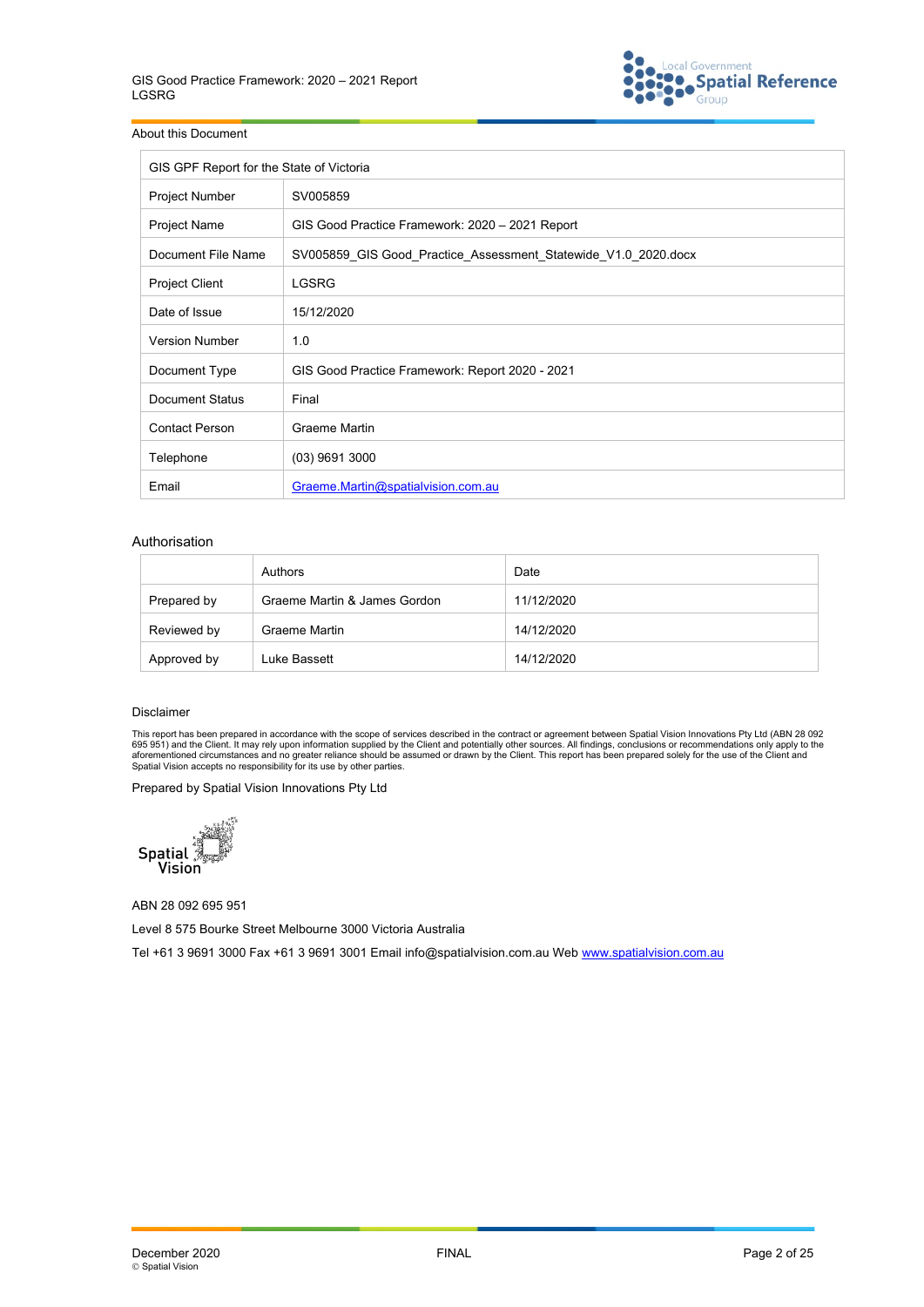

# **Executive Summary**

The role of geospatial information and platforms has never been more prominent than in the last 12 months. Communication of the locations of bushfires and communities at risk, and Covid 19 cases and restrictions have relied on readily understood map-based information.

With more 60% of Australia's Local Government leaders considering or undertaking Smart City or Regions projects<sup>[1](#page-2-0)</sup> it is timely to reflect on our levels of geospatial (GIS) capabilities.

The GIS Good Practice Framework (GPF) assessment helps Local Governments to understand how their current level of investment in Geographic Information Systems (GIS) or geospatial technologies and skilled resources is meeting industry-wide benchmarks.

The MAV and the Local Government Spatial Reference Group (LGSRG) implemented the annual GIS Good Practice Framework (GPF) assessment to assist working towards a common vision: *Appropriate and effective spatial capability is established across all Local Councils and is recognised as fundamental to council efficiency and service delivery*.

The 2020-2021 GPF assessment was completed by 69% of all Councils across Victoria. This report presents the results of the 2020-2021 Good Practice Framework assessment and compares them to previous years.

The GPF defines good practice for five proficiency areas. At a summary level, it appears that there has been no change in capabilities across each of these focus areas. However, the devil is in the details as further described in the report.

There has been a decline in the general geospatial capabilities of large shires and their ability to maintain the Victorian Government's Vicmap data products.

However, there is a positive news as small shires and inner metropolitan Councils have increased their combined asset management - GIS capabilities. There is also a trend up in community engagement.

This year's survey introduced questions relating to level of preparedness for receiving data from the State Government's \$45 million Digital Cadastre Modernisation (DCM) program and adoption of the GDA 2020 datum. These changes will significantly increase the accuracy and reliability of Victoria's Vicmap data suite and deliver benefits to Local Governments.

The State Government through the Department of Environment, Land, Water & Planning has also recently committed to investing in Digital Twins covering both metropolitan and rural areas. The combined investments in DCM and Digital Twins will underpin Smart City programs.

Councils use the GPF results in many different ways. Many Council officers discuss the GPF Assessment Reports with their Council Executive Team. Reports are often used to support decisions regarding investment in people, processes and technologies.

j

<span id="page-2-0"></span><sup>1</sup> https://www.smartlocalgovernment.com.au/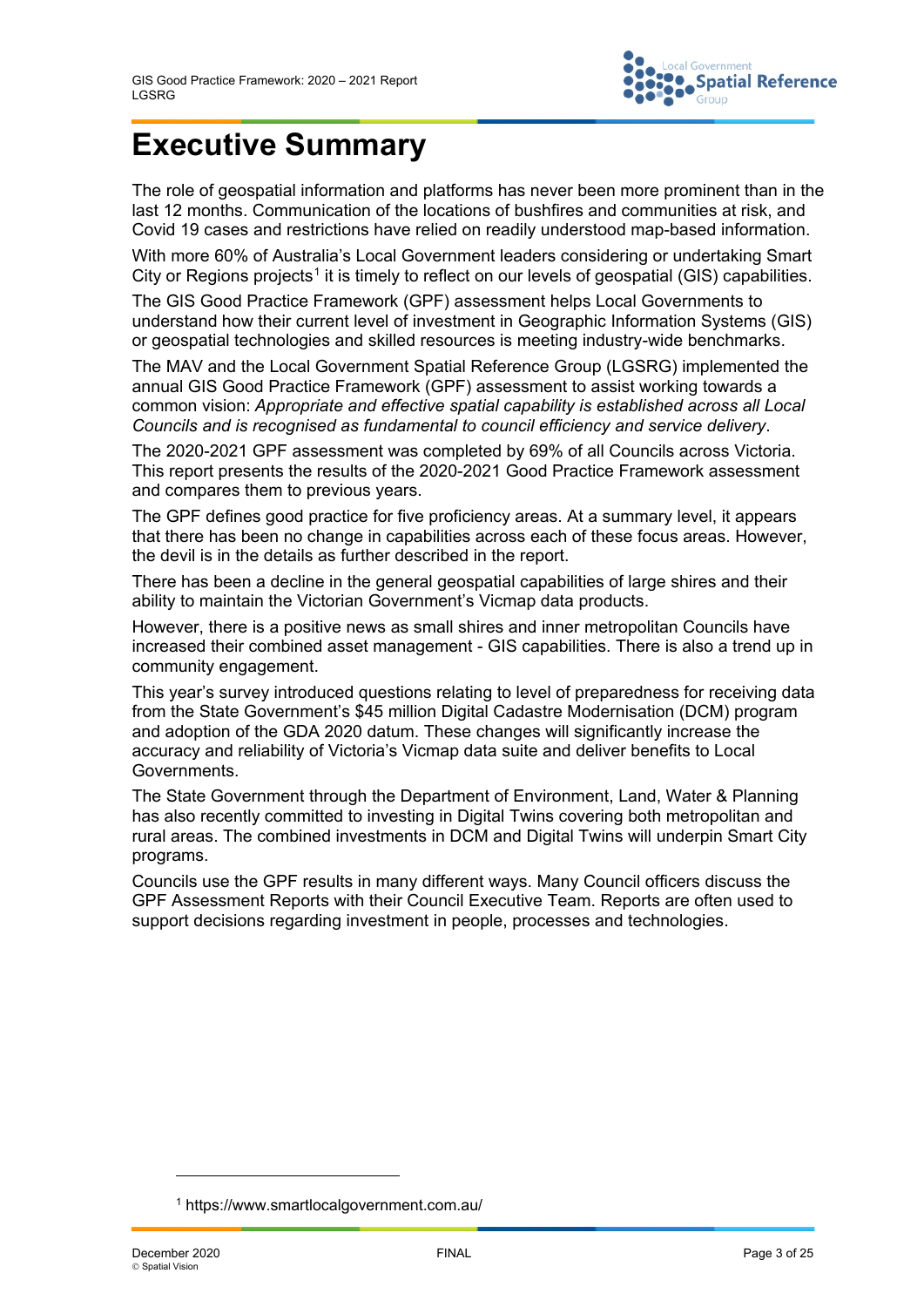

| <b>Proficiency Focus Areas</b>                       | 2013 | 2014         | 2015        | 2016        | 2017        | 2018        | 2019        | 2020 |
|------------------------------------------------------|------|--------------|-------------|-------------|-------------|-------------|-------------|------|
| <b>Spatial Capability</b>                            | C    | $\mathbf{C}$ | $\mathbf C$ | $\mathbf C$ | $\mathbf C$ | $\mathbf C$ | $\mathbf C$ | С    |
| <b>Core Data Maintenance</b>                         | C    | B            | B           | в           | B           | B           | B           | в    |
| <b>Property and Rates</b><br>Integration             | B    | B            | в           | в           | B           | B           | в           | в    |
| <b>Asset Management to</b><br><b>GIS Integration</b> | N/A  | $\mathbf C$  | C           | $\mathbf C$ | $\mathbf C$ | $\mathbf C$ | C           |      |
| <b>Community Engagement</b><br>& Self Service        | N/A  | N/A          | D           | D           | D           | D           | D           | D    |

Statewide averages for the five proficiency focus areas are as follows

| (Highest Grade) |  | (Lowest Grade) |
|-----------------|--|----------------|
|                 |  | $\sim$         |

The following report presents the GPF assessment results as averages for statewide and different types of Councils.

Councils that have subscribed to the Local Government Spatial Reference Group and participated in this year's GPF Assessment will receive a custom report presenting their responses against statewide averages and their relevant type of Council.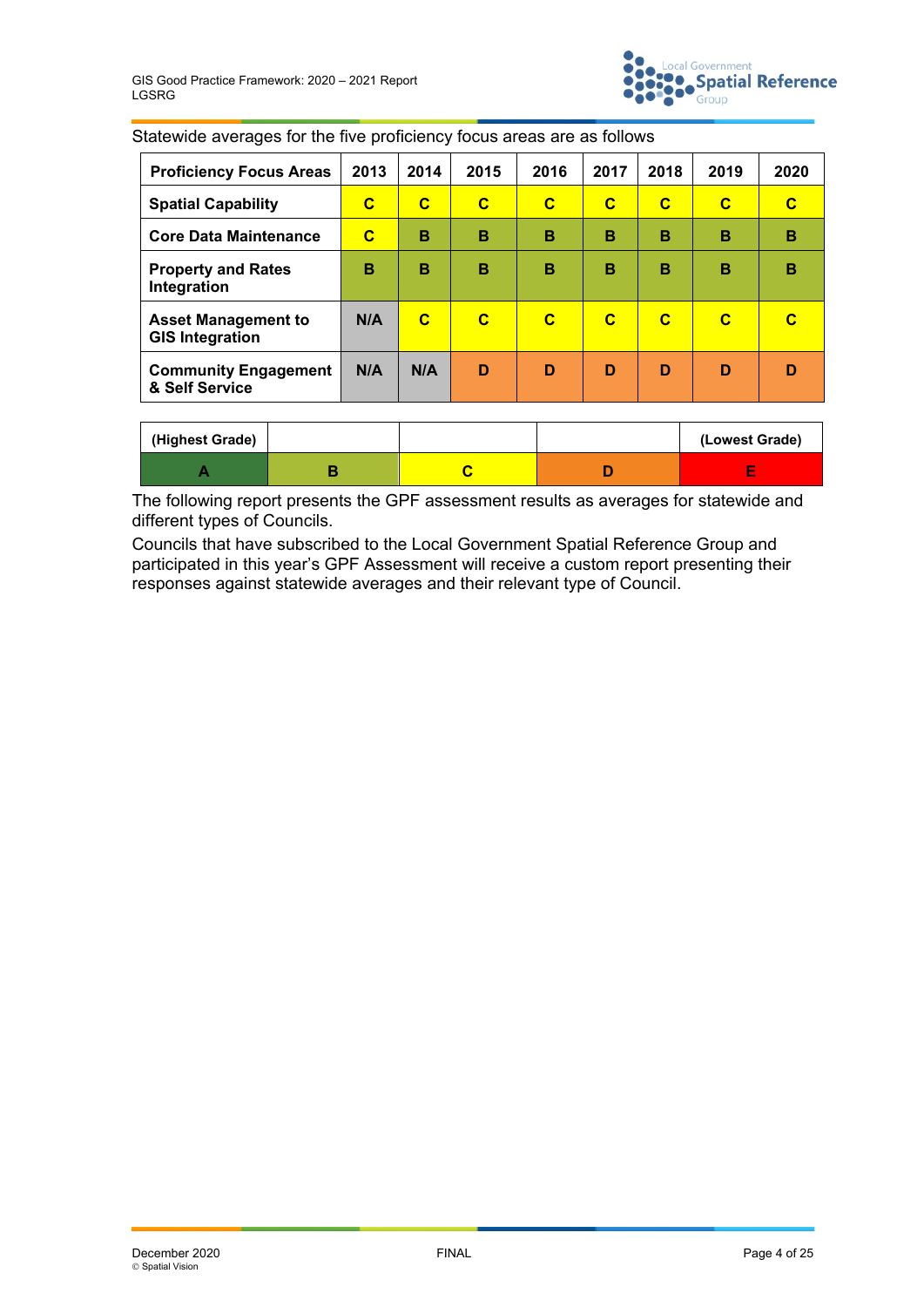

# **Contents**

| 1.  |  |
|-----|--|
| 1.1 |  |
| 1.2 |  |
| 1.3 |  |
| 2.  |  |
| 3.  |  |
| 3.1 |  |
| 3.2 |  |
| 3.3 |  |
| 4.  |  |
| 5.  |  |
| 6.  |  |
| 7.  |  |
| 8.  |  |
| 9.  |  |
| 10. |  |
|     |  |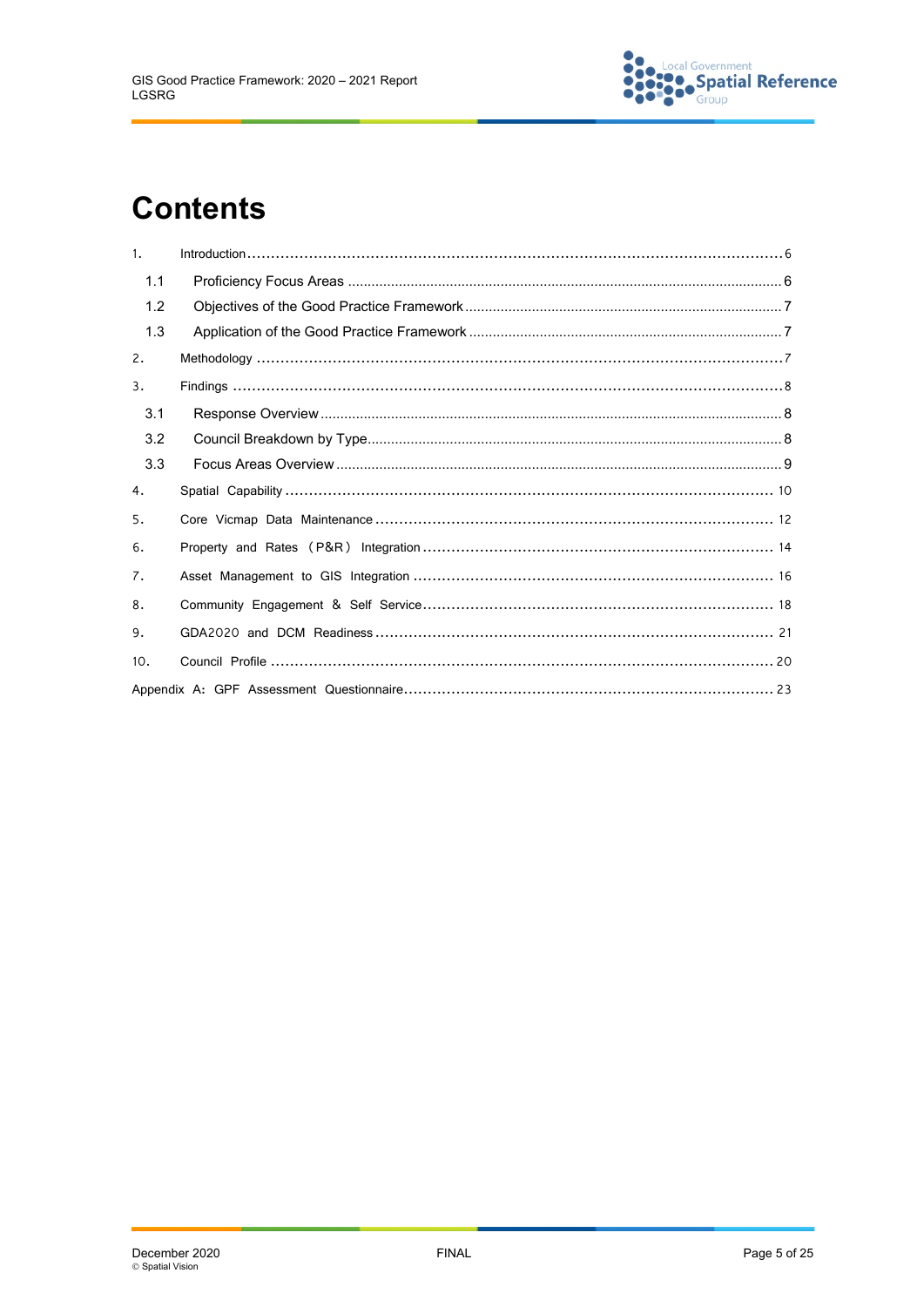

# **1. Introduction**

The following strategic vision was developed for the Victorian Local Government spatial sector.

*"Appropriate and effective spatial capability is established across all Local Councils and is recognised as fundamental to council efficiency and service delivery"*

#### **GIS Good Practice Framework (GPF)**

To progress toward the strategic vision, the Local Government Spatial Reference Group LGSRG), with the support of Spatial Vision, developed a GIS Good Practice Framework (GPF).

The purpose of the GPF is to assist Councils in assessing their awareness and level of adoption of sector-wide accepted 'good practices'.

#### **1.1 Proficiency Focus Areas**

The GPF focuses on five areas of proficiency relating to Council practices as presented in [Table 1.](#page-5-0) The type of spatial technology used by Council is not relevant.

| <b>Proficiency Focus Areas</b>         | <b>Description</b>                                                                                                |
|----------------------------------------|-------------------------------------------------------------------------------------------------------------------|
| <b>Spatial Capability</b>              | Recognition of spatial capability to support council service<br>delivery                                          |
| Core Vicmap Data Maintenance           | Support for core Vicmap data for use by Council and the<br>public                                                 |
| Property and Rates Integration         | Effective integration between GIS and Property & Rates data                                                       |
| Asset Management Integration           | Effective integration between GIS & Asset data                                                                    |
| Community Engagement & Self<br>Service | Spatial technologies support relationships with the<br>community and delivery of services when and where required |

<span id="page-5-0"></span>**Table 1 - Proficiency Focus Areas**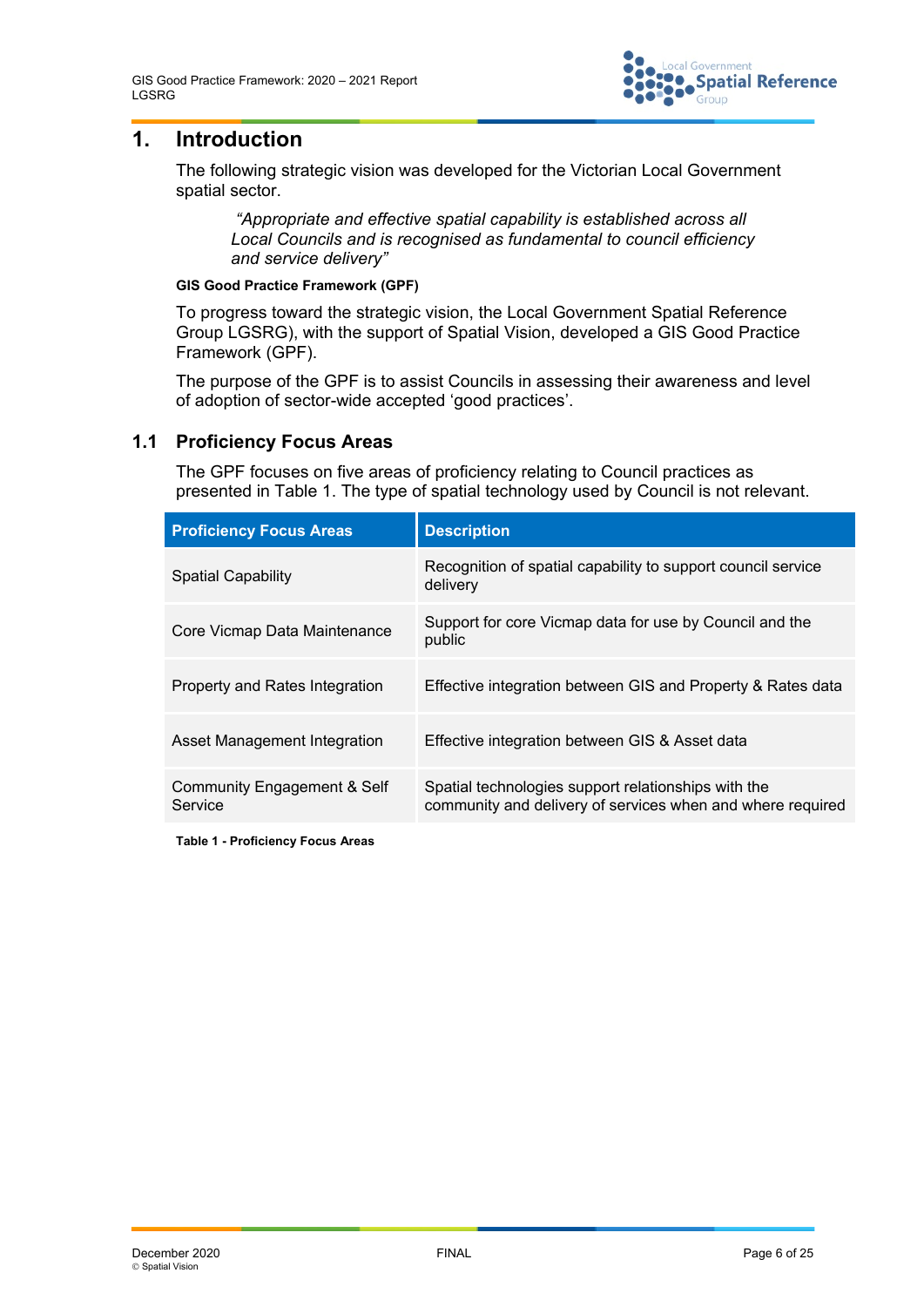

#### **1.2 Objectives of the Good Practice Framework**

The objectives of the GPF include:

- Establishing a practical approach for councils to deliver consistent and standardised output.
- Ensuring the approach is sufficiently flexible to account for different Council capabilities.
- **Enabling measurement and tracking of levels of GIS good practice adoption.**
- Developing sector influence (bargaining power) to lobby agencies, solution vendors and consultancies to recognise and adhere to agreed standards.
- Supporting future Council directions such as increasing movement towards cloud based systems and platforms.

#### **1.3 Application of the Good Practice Framework**

The Survey Questions can be used as a KPI framework for the ongoing development of your GIS Function.

A good example can be found in the following case study from the Rural City of Wangaratta. [Sharing the GIS Good Practice Framework Survey results with the](https://drive.google.com/file/d/11MxHPHL05i8P5AcaKO5tnpuInJxXQjbR/view)  [Corporate Management Team](https://drive.google.com/file/d/11MxHPHL05i8P5AcaKO5tnpuInJxXQjbR/view)<sup>[2](#page-6-0)</sup> prepared by Jane Kaye.

Finally, with the addition of GDA2020 and Digital Cadastre Modernisation section the survey can be used as a data source to help support a business case to undertake these large data transformation projects.

## **2. Methodology**

The GIS Good Practice Framework questionnaire was developed in conjunction with members of the LGSRG Committee.

This year's assessment retains the same questions as the 2019 – 2020 questionnaire, enabling comparison of assessment grades over time.

New questions were added to the survey this year, to collect information around the adaption to GDA 2020 and the Digital Cadastre Modernisation Project.

An email was sent to each council with a link to the questionnaire. Respondents were requested to complete the questionnaire and ensure the manager oversighting GIS reviews and authorises the response prior to submission.

Reponses were received between 29<sup>th</sup> October and 2<sup>nd</sup> December, 2020.

j

<span id="page-6-0"></span><sup>&</sup>lt;sup>2</sup> <https://drive.google.com/file/d/11MxHPHL05i8P5AcaKO5tnpuInJxXQjbR/view>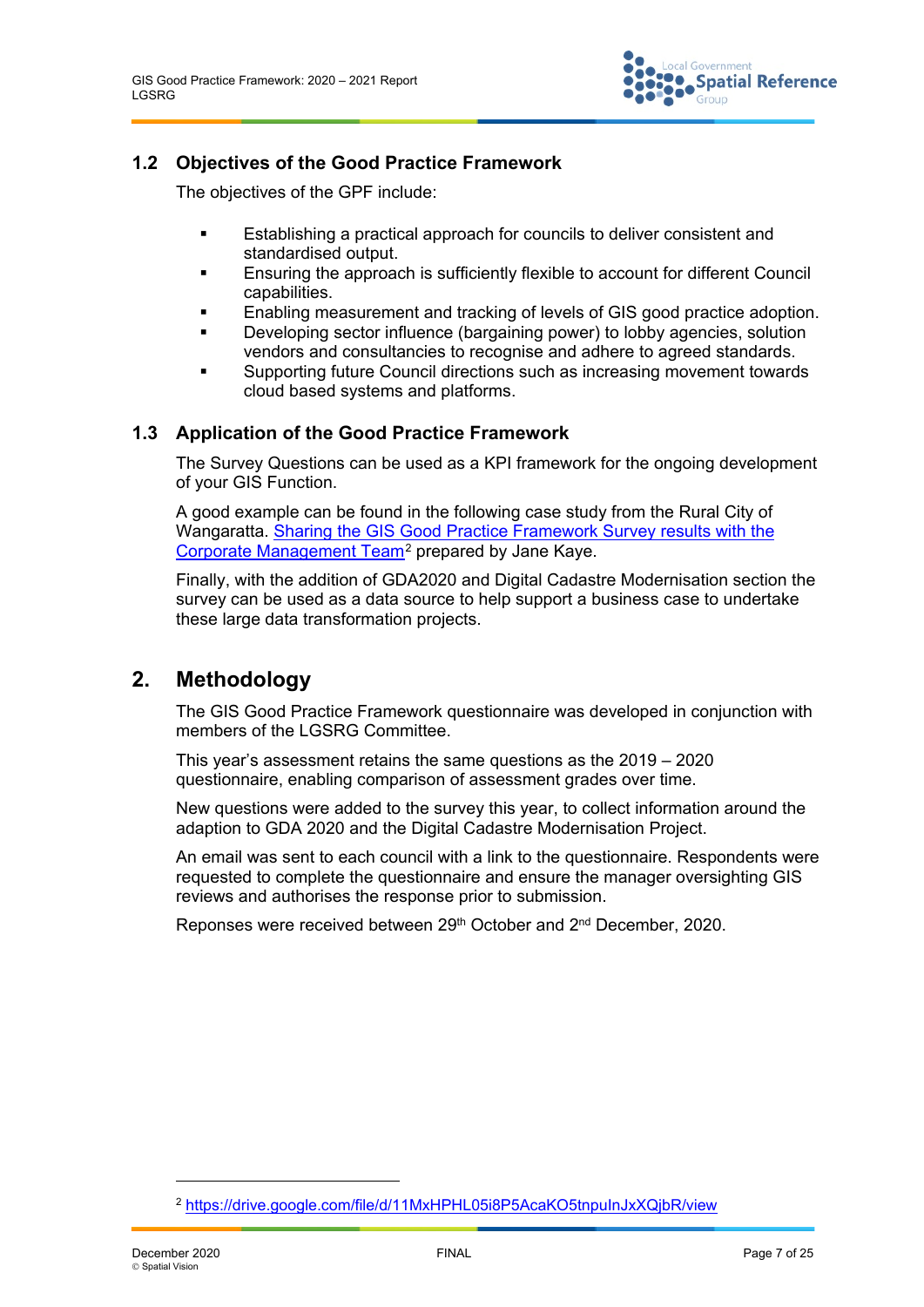

# **3. Findings**

#### **3.1 Response Overview**

A total of 56 valid responses were received for 2020-2021. Responses from previous years: 57 for 2019-2020, 62 for 2018-2019, 59 for 2017, 60 for 2016, 63 for 2015, 59 for 2014, and 49 for 2013.

## **3.2 Council Breakdown by Type**

Respondents represented a range of metropolitan, rural and regional city councils. [Figure 1](#page-7-0) below presents the count of responding and non-responding councils by the MAV council classification.

<span id="page-7-0"></span>

**Figure 1 - Breakdown of participating and non-participating councils by classification**

## **Assessment Legend**

The following assessment legend is intended to assist councils in interpreting their summary grades for each of the five Proficiency Focus Areas relative to the state average and their relevant type of Council. These grades are provided at the beginning of Sections 4, 5, 6, 7 and 8 of this report.

| (Best Grade) |  | (Lowest Grade) |
|--------------|--|----------------|
|              |  | $\sim$         |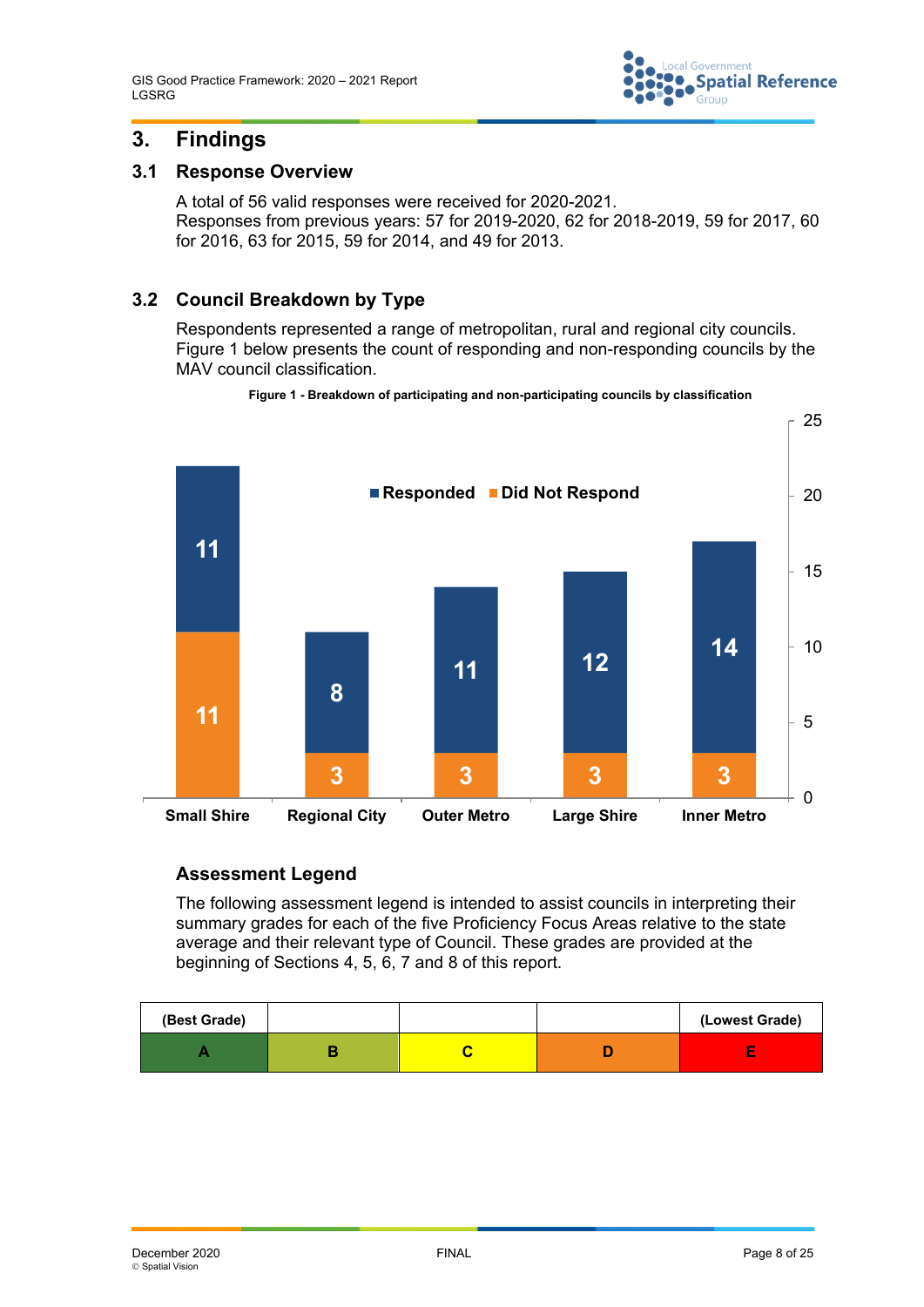

#### **3.3 Focus Areas Overview**

The following [Figure 2](#page-8-0) provides a graphical overview of the statewide results for 2020-21.

<span id="page-8-0"></span>

In 2020-21, the state average is once again strongest in the areas of Core Data Maintenance and Property and Rates Integration (B grade); Asset Management and general Spatial Capability are slightly lower (C grade); and the area with the lowest average and hence in most need of improvement across the state is Community Engagement (D grade).

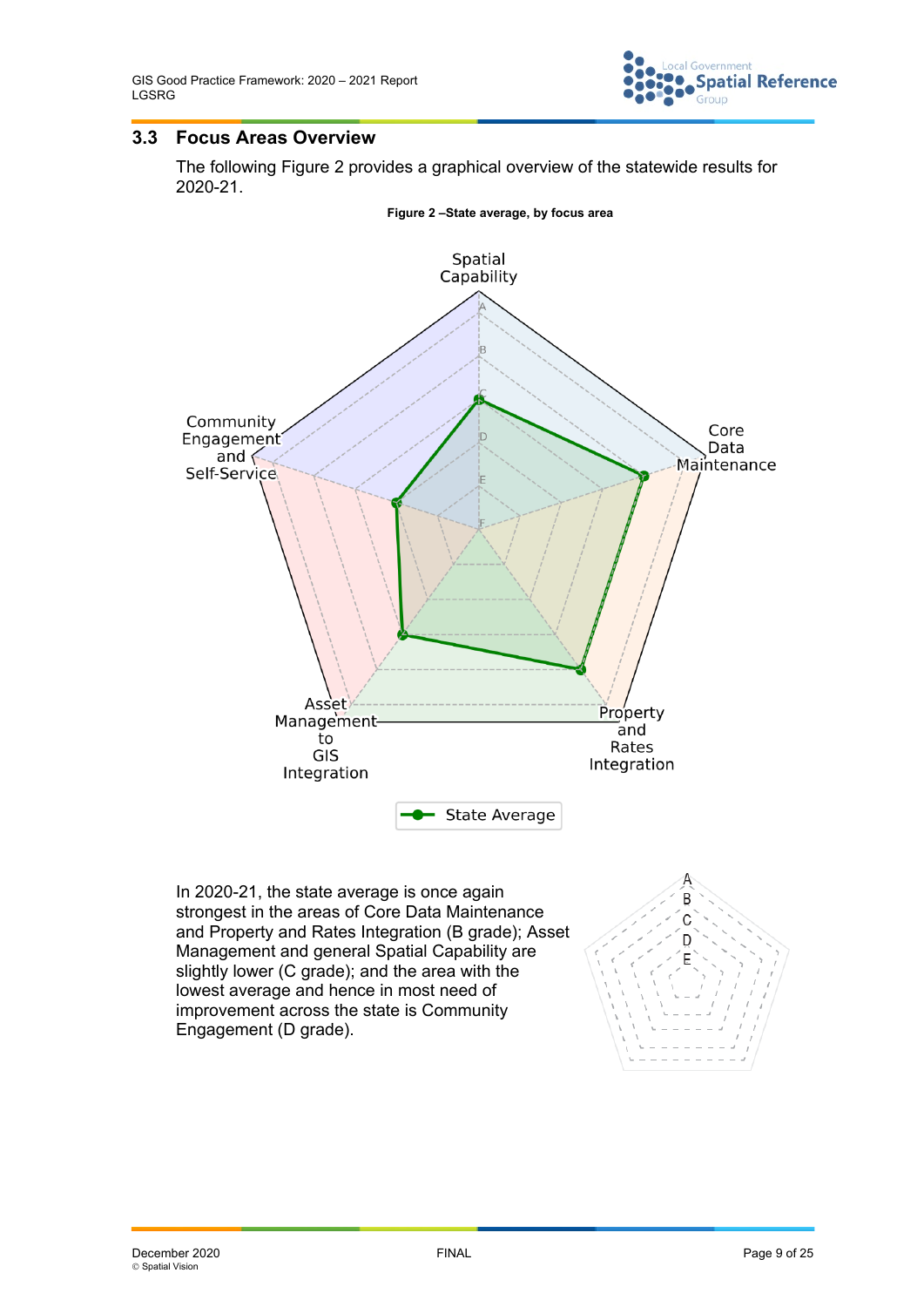

# **4. Spatial Capability**

| Composite Score:<br>"Recognition of<br><b>Spatial Capability</b><br>to Support Council<br><b>Service Delivery."</b> | 2013 | 2014 | 2015 | 2016 | 2017 | 2018 | 2019 | 2020 |
|---------------------------------------------------------------------------------------------------------------------|------|------|------|------|------|------|------|------|
| State average                                                                                                       | С    | C    | C    | C    | C    | C    | C    |      |
| Small Shire average                                                                                                 | D    | D    | D    | C    | D    | D    | D    | D    |
| Large Shire average                                                                                                 | D    | D    | C    | C    | D    | C    | D    | D    |
| Regional City average                                                                                               | С    | D    | C    | D    | D    | D    | D    | D    |
| Outer Metro average                                                                                                 | в    | в    | C    | C    | в    | C    | C    | C    |
| Inner Metro average                                                                                                 | С    | C    | С    | C    | C    | С    | С    |      |

The state average Spatial Capability grade for the sector has remained steady at a "C" since the survey was commenced. Among council types, all remained uniform overall, except for Large Shire councils which between this year and the last have decreased to a "D" grade, though remained balance with +0 overall grade changes. +3 Inner Metro and +2 Small Shire councils raised their score; 0 Regional Cities raised theirs; and -3 Outer Metro councils decreased their scores.

As seen below, "D" grade scores decreased by 9%, "A" grades doubled to 4% but "E" grades also increased by 4%.



## **% Change in Councils' GIS Good Practice Grades: Spatial Capability**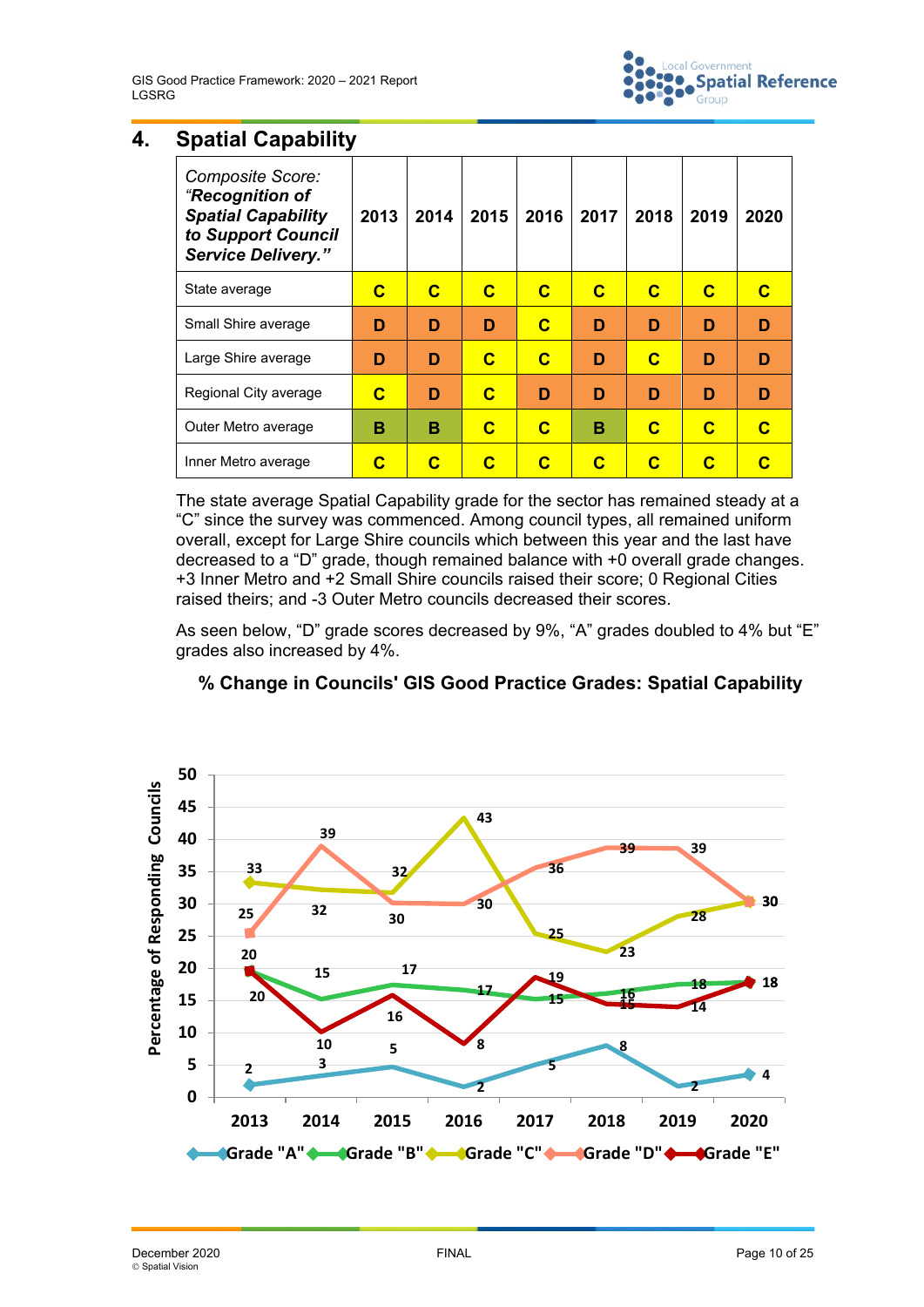

#### **Statewide Responses (count): Spatial Capability**

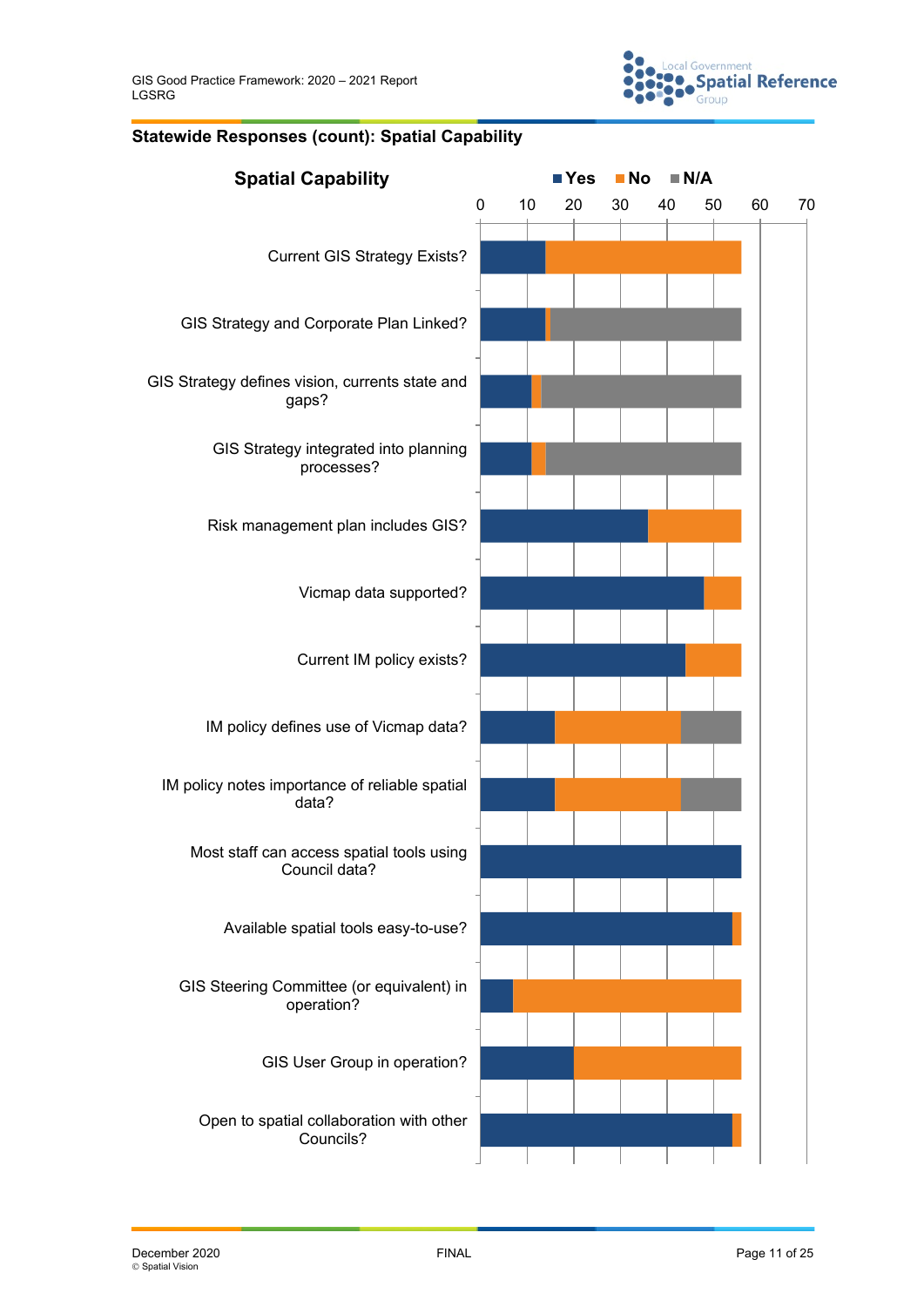| Composite Score:<br>"Support for Core<br><b>Vicmap Data for</b><br>use by Council<br>and the public" | 2013 | 2014        | 2015 | 2016 | 2017 | 2018 | 2019 | 2020 |
|------------------------------------------------------------------------------------------------------|------|-------------|------|------|------|------|------|------|
| State average                                                                                        | C    | B           | в    | в    | в    | В    | в    | В    |
| Small Shire average                                                                                  | C    | в           | в    | в    | в    | в    | C    | в    |
| Large Shire average                                                                                  | C    | $\mathbf C$ | в    | в    | в    | в    | C    | C    |
| Regional City average                                                                                | в    | в           | A    | A    | в    | в    | в    | в    |
| Outer Metro average                                                                                  | в    | в           | в    | A    | Α    | в    | в    | в    |
| Inner Metro average                                                                                  | C    | C           | в    | в    | в    | в    | в    | в    |

# **5. Core Vicmap Data Maintenance**

Overall there was a statewide increase in Core Vicmap Data Maintenance scores. This year Small Shires increased back to "B" whilst Large shires maintained their "C" grading. As below, there was a general increase of approximately 6% this year for "B" grades and "A" grades with a corresponding decrease in "C" and "D" grades. Despite this, the statewide average has remained at "B".

**% Change in Councils' GIS Good Practice Grades: Core Vicmap Data Maintenance**

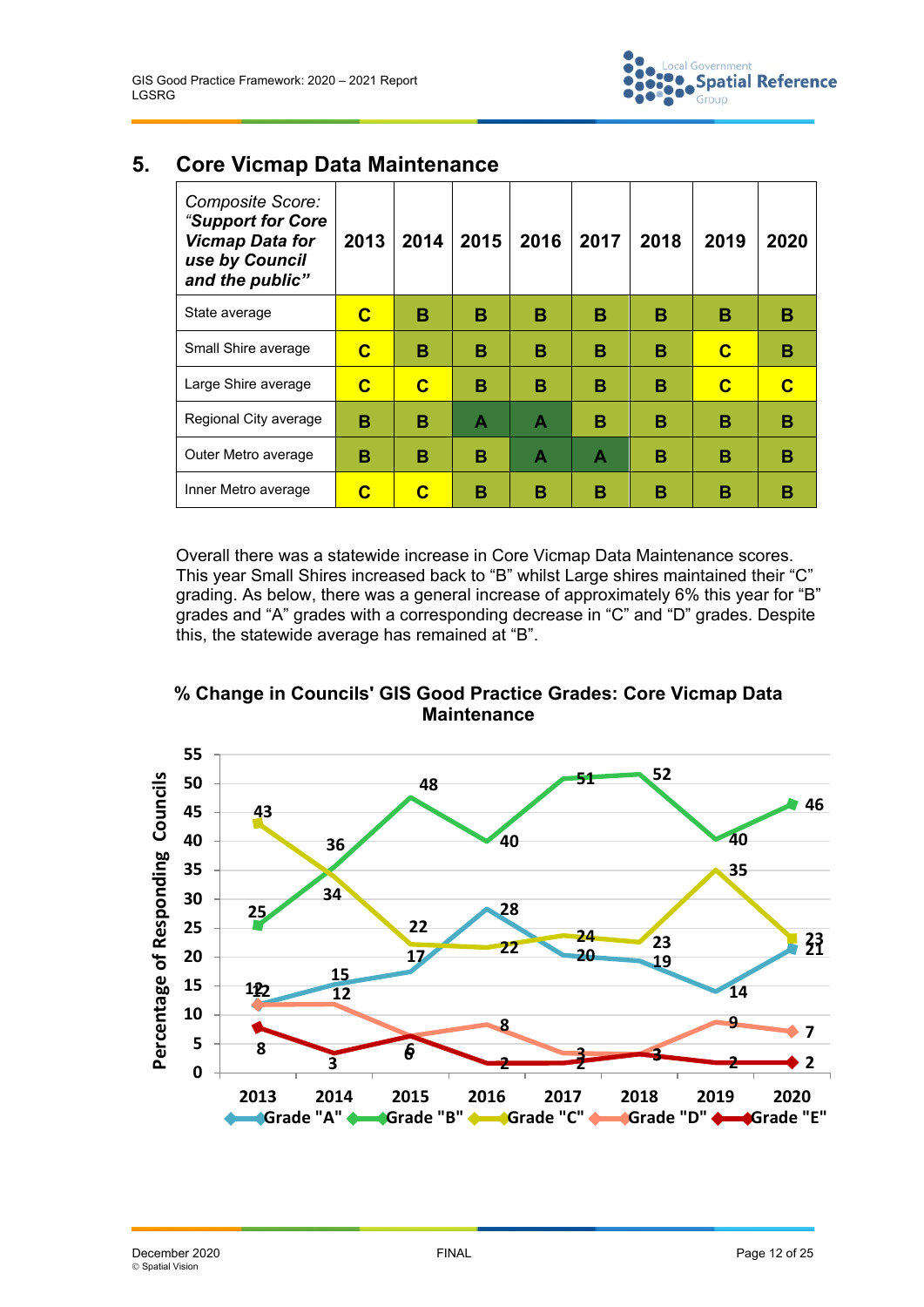

#### **Statewide Responses (count): Core Vicmap Data Maintenance**

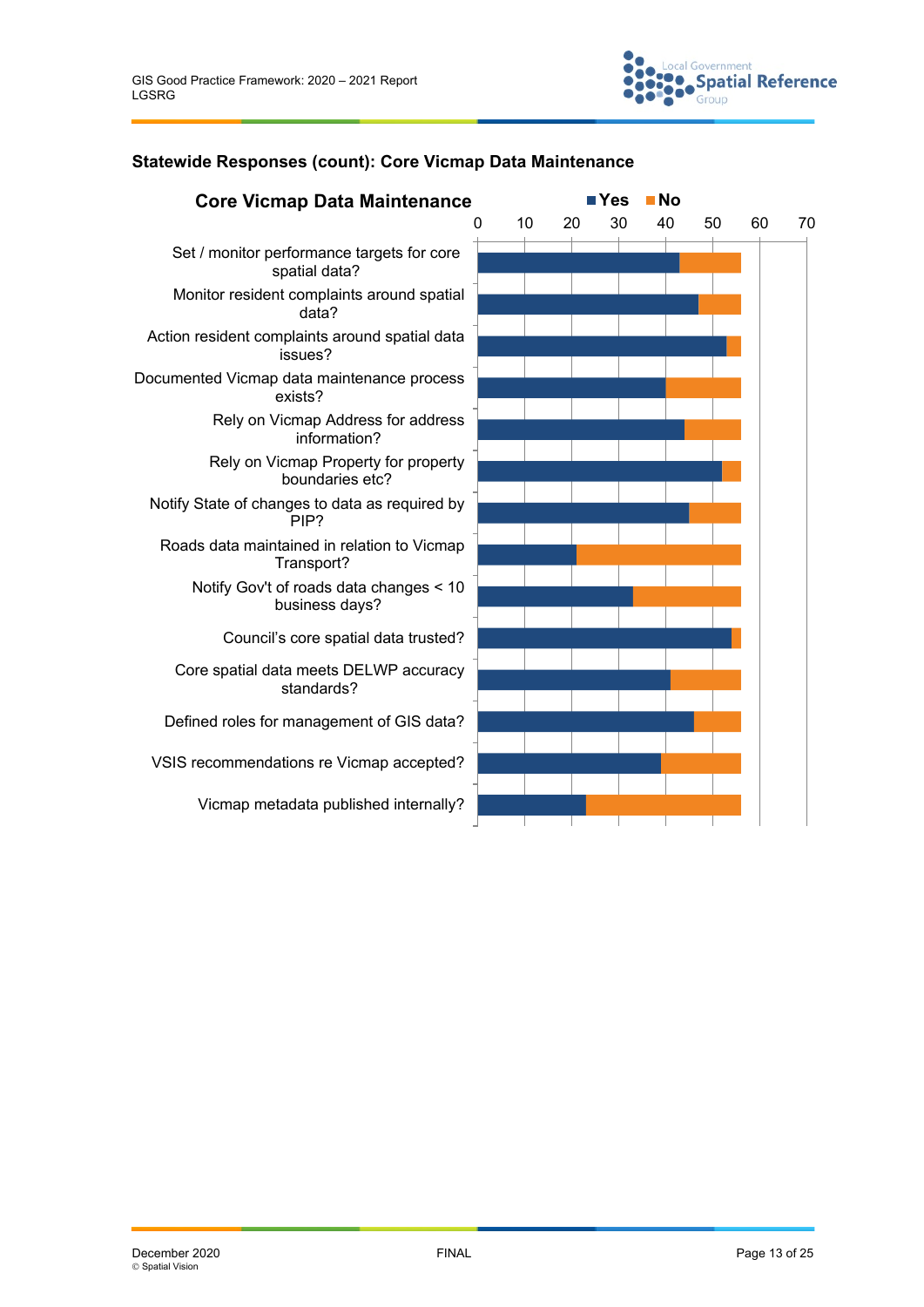

# **6. Property and Rates (P&R) Integration**

| Composite Score:<br>"Effective<br><b>Integration</b><br>between GIS and<br><b>Property &amp; Rates</b><br>Data" | 2013 | 2014 | 2015 | 2016 | 2017 | 2018 | 2019 | 2020 |
|-----------------------------------------------------------------------------------------------------------------|------|------|------|------|------|------|------|------|
| State average                                                                                                   | в    | в    | в    | В    | B    | В    | в    | В    |
| Small Shire average                                                                                             | в    | в    | в    | в    | в    | в    | в    | в    |
| Large Shire average                                                                                             | в    | в    | в    | в    | в    | в    | в    | в    |
| Regional City average                                                                                           | в    | в    | в    | в    | A    | A    | в    | A    |
| Outer Metro average                                                                                             | в    | A    | A    | A    | A    | A    | Α    | A    |
| Inner Metro average                                                                                             | в    | в    | в    | в    | А    | А    | А    |      |

The state average Property & Rates Integration grade has again remained at a steady "B" this year. All other averages remained the same too, save for Regional Cities which improved from a "B" to an "A".

As below, "A" grade respondents increased the most by +10% this year, correlating with a drop in "C" (-9%), "E" (-2%) and "B" (-3%) grade councils. However there has been an increase in "D" grades by 4%. These results are very similar to the results seen in 2018.

#### **% Change in Councils' GIS Good Practice Grades: Property and Rates Integration**

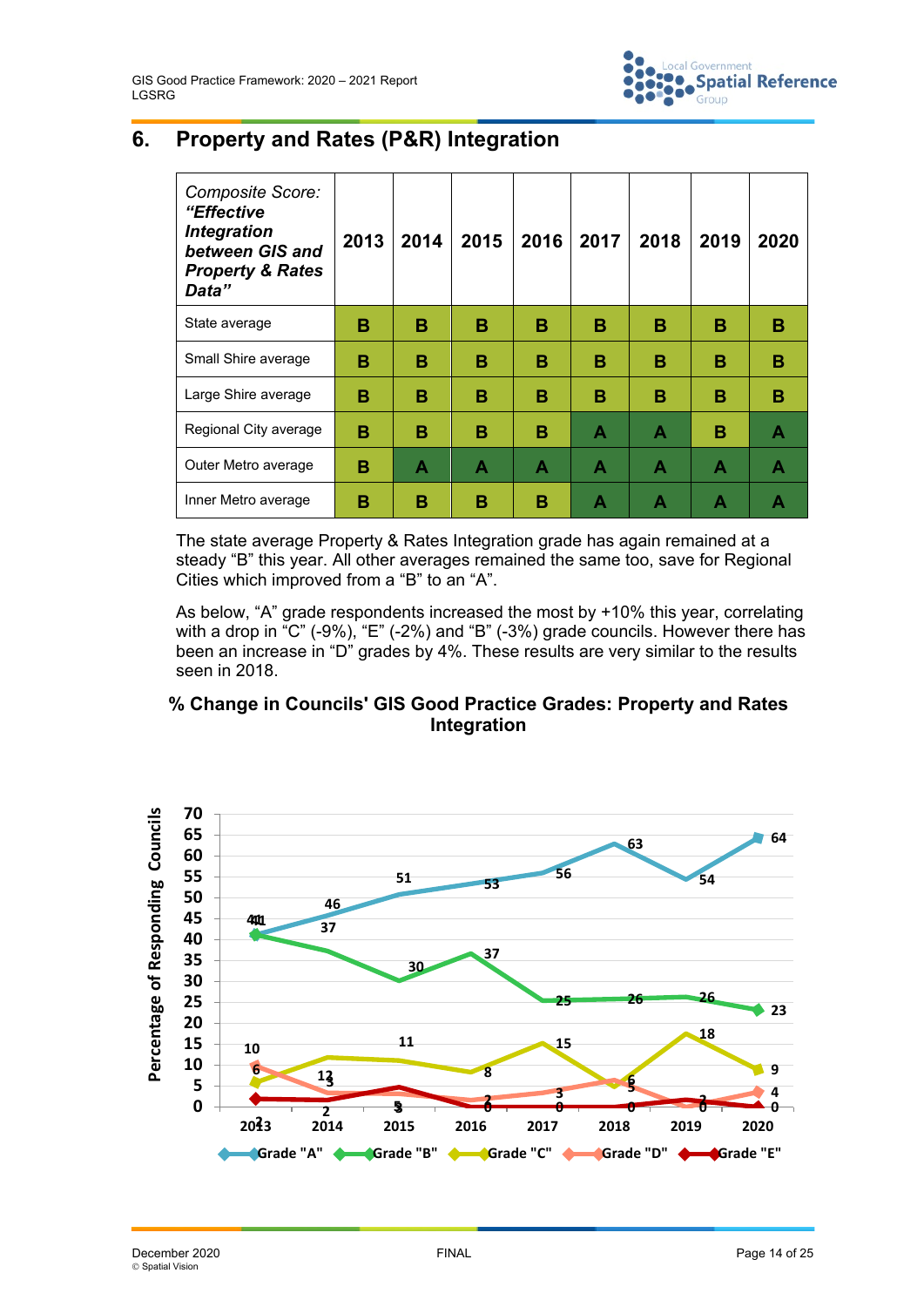

# **Property & Rates Integration Indicators ■ Yes ■ No**<br>10 20 30 40 50 60 70 Manage GIS to PR integration performance targets Participate in DELWP's annual PIQA? Action recommendations from PIQA? Alignment process for GIS and PR data documented? Process to assess GIS to PR match is repeatable? PR system relies on GIS for parcel descriptions? GIS and PR systems share the same ID for records? PR links to GIS enabling map view? GIS enables PR data to be easily viewed? Defined roles for managing PR data to GIS alignment?

#### **Statewide Responses (count): Property & Rates Integration**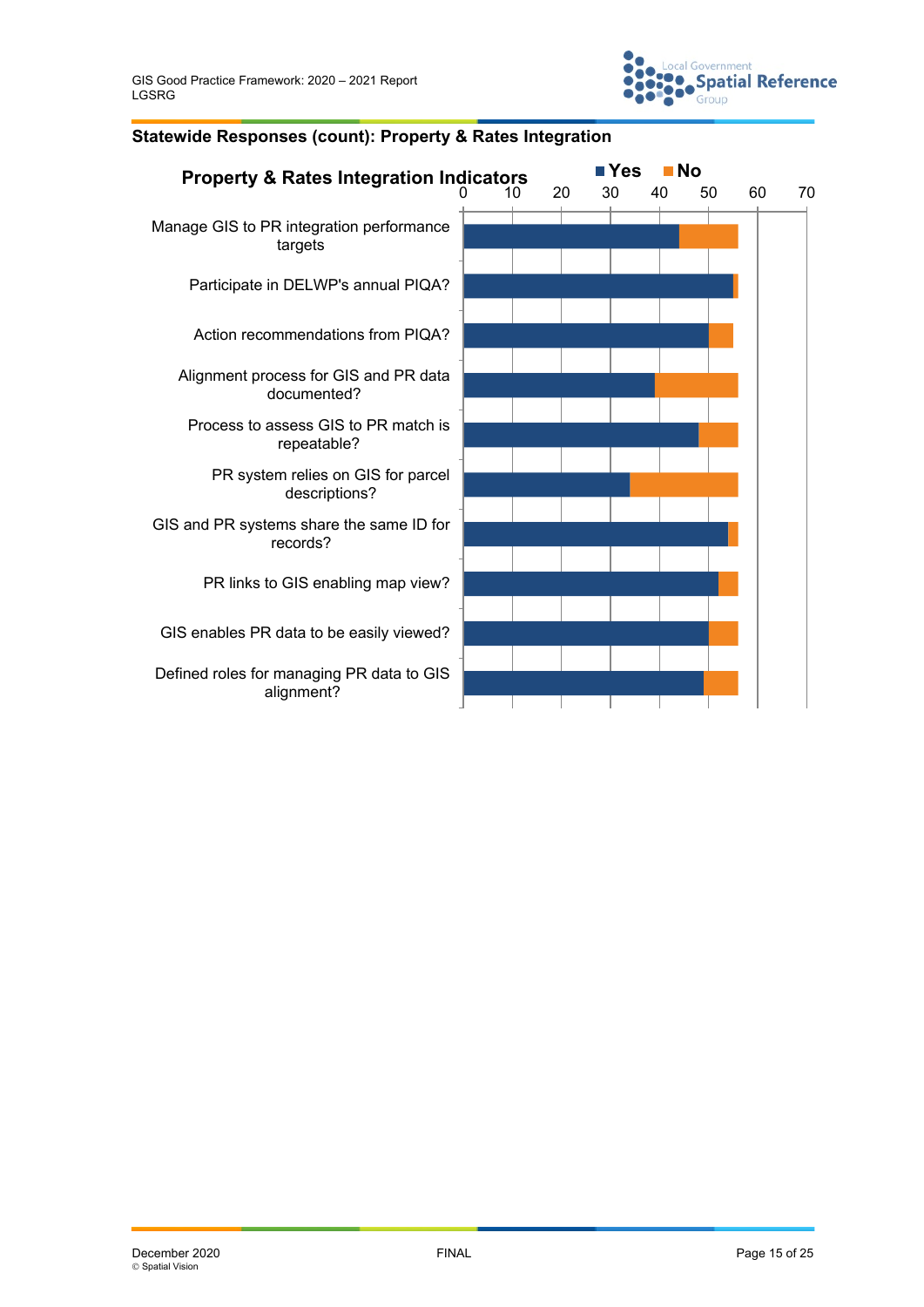

## **7. Asset Management to GIS Integration**

| Composite Score:<br>"Effective<br><b>Integration</b><br>between GIS &<br><b>Asset Data"</b> | 2013 | 2014        | 2015        | 2016        | 2017                    | 2018        | 2019        | 2020        |
|---------------------------------------------------------------------------------------------|------|-------------|-------------|-------------|-------------------------|-------------|-------------|-------------|
| State average                                                                               | N/A  | $\mathbf C$ | $\mathbf C$ | $\mathbf C$ | $\mathbf C$             | $\mathbf C$ | $\mathbf C$ | C           |
| Small Shire average                                                                         | N/A  | D           | D           | D           | D                       | D           | $\mathbf C$ | D           |
| Large Shire average                                                                         | N/A  | $\mathbf C$ | C           | D           | $\overline{\mathbf{C}}$ | $\mathbf C$ | $\mathbf C$ | $\mathbf C$ |
| Regional City average                                                                       | N/A  | C           | в           | $\mathbf C$ | $\mathbf C$             | $\mathbf C$ | $\mathbf C$ | $\mathbf C$ |
| Outer Metro average                                                                         | N/A  | $\mathbf C$ | в           | в           | в                       | в           | в           | в           |
| Inner Metro average                                                                         | N/A  | С           | С           | С           | C                       | C           | в           | в           |

The state average Asset Management to GIS integration grade for the sector is once again a steady "C", as it has been for the last 7 years. Within this average is a notable decrease in Small Shires from a "C" to a "D" grade.

Interestingly, the overall trend in the chart below sees a substantial decrease in in councils with a "C" grade by 13% and an increase in "A" grades by 9%. However, there was also an increase in "E" and "D" grades by 4% and 2% respectively. The decrease of "B" grades was 2%. Whilst the "A" grades are at a 5 year high, the other grades are somewhat plateauing (with the exception of "C" grades equally proportioning away to the positive and negative ends).

## **% Change in Councils' GIS Good Practice Grades: Asset Management Integration**

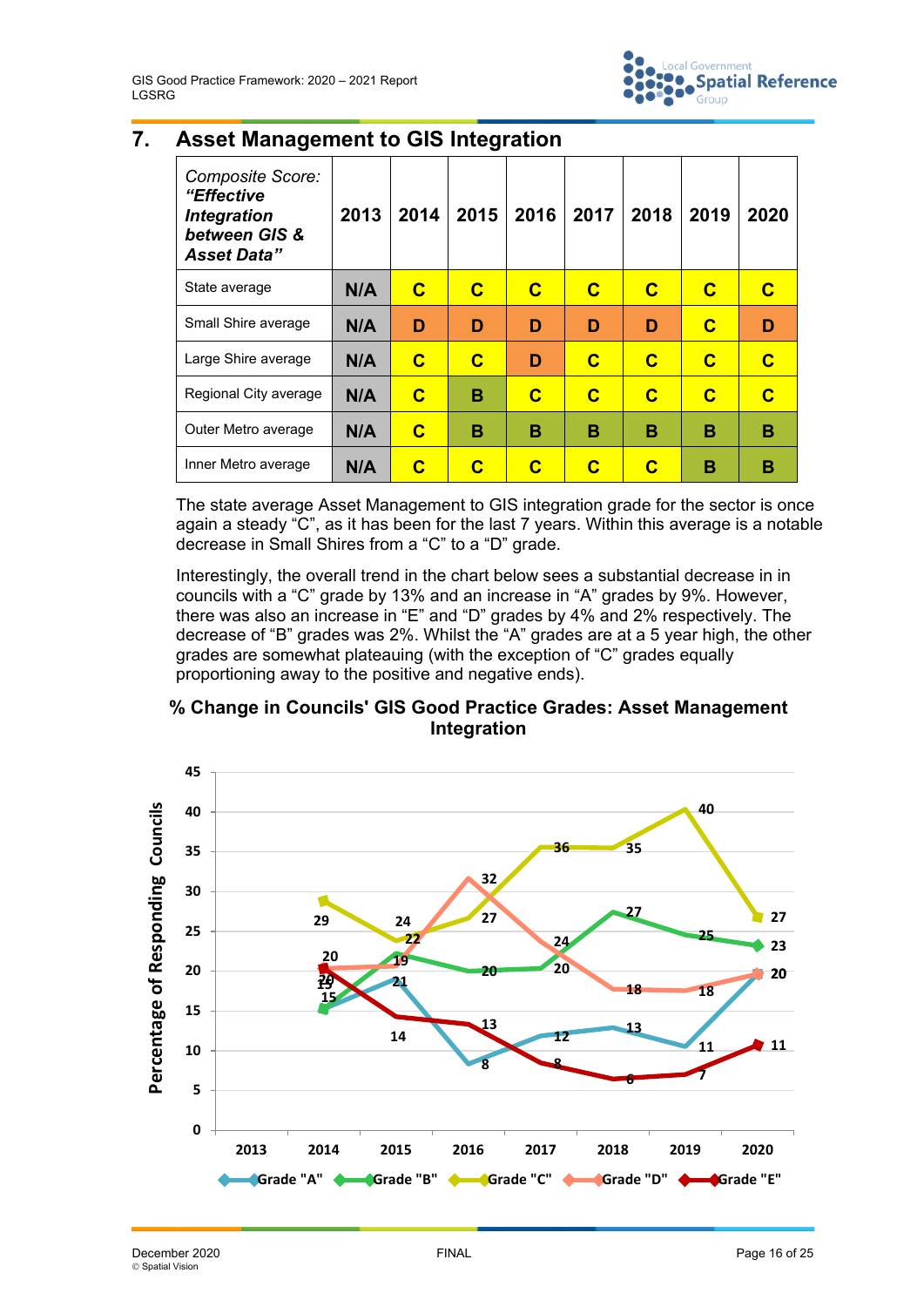

#### **Statewide Responses (count): Asset Management Integration**

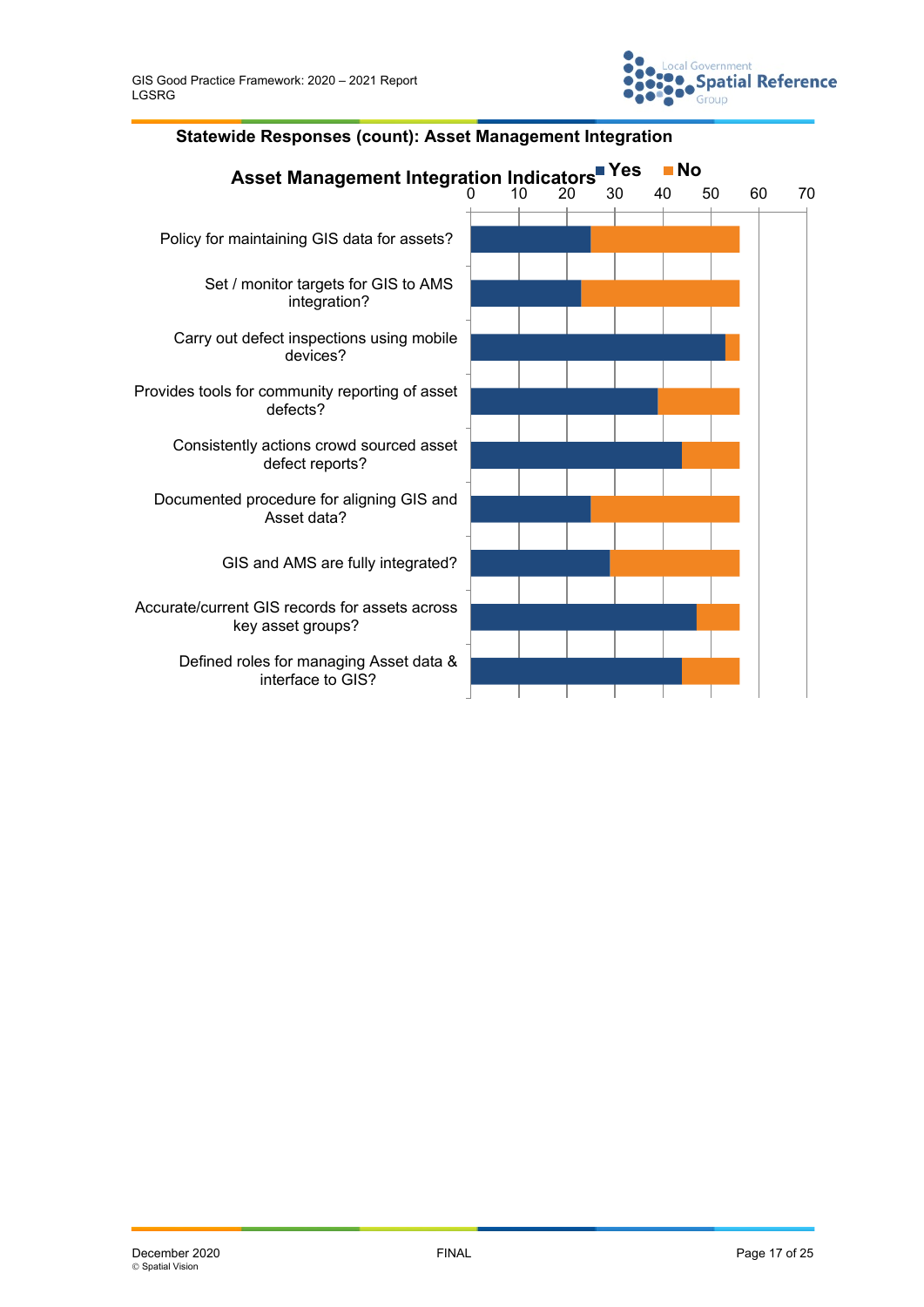

# **8. Community Engagement & Self Service**

| Composite Score:<br>"Spatial technologies<br>support relationships<br>with the community<br>and delivery of<br>services when and<br>where required" | 2013 | 2014 | 2015 | 2016 | 2017 | 2018        | 2019 | 2020 |
|-----------------------------------------------------------------------------------------------------------------------------------------------------|------|------|------|------|------|-------------|------|------|
| State average                                                                                                                                       | N/A  | N/A  | D    | D    | D    | D           | D    | D    |
| Small Shire average                                                                                                                                 | N/A  | N/A  | E    | E    | D    | D           | D    | D    |
| Large Shire average                                                                                                                                 | N/A  | N/A  | D    | D    | D    | D           | D    | D    |
| Regional City average                                                                                                                               | N/A  | N/A  | D    | D    | C    | $\mathbf C$ | C    | C    |
| Outer Metro average                                                                                                                                 | N/A  | N/A  | C    | C    | C    | C           | C    | C    |
| Inner Metro average                                                                                                                                 | N/A  | N/A  | D    | D    | D    | С           | C    |      |

This is now the sixth year that the GPF assessment has included a series of questions pertaining to *Community Engagement and Self Service* as a proficiency focus area. The state average for this area is once again a "D".

After gradually improving across different council types since 2015, the scores have stabilised over the last three years. However, the chart below reveals the 2020-2021 assessment actually did see a small downturn for "B" but an increase in the "C" grade with a corresponding downturn in the "D" grade. Grades are continuing to slowly improve.

### **% Change in Councils' GIS Good Practice Grades: Community Engagement & Self Service**

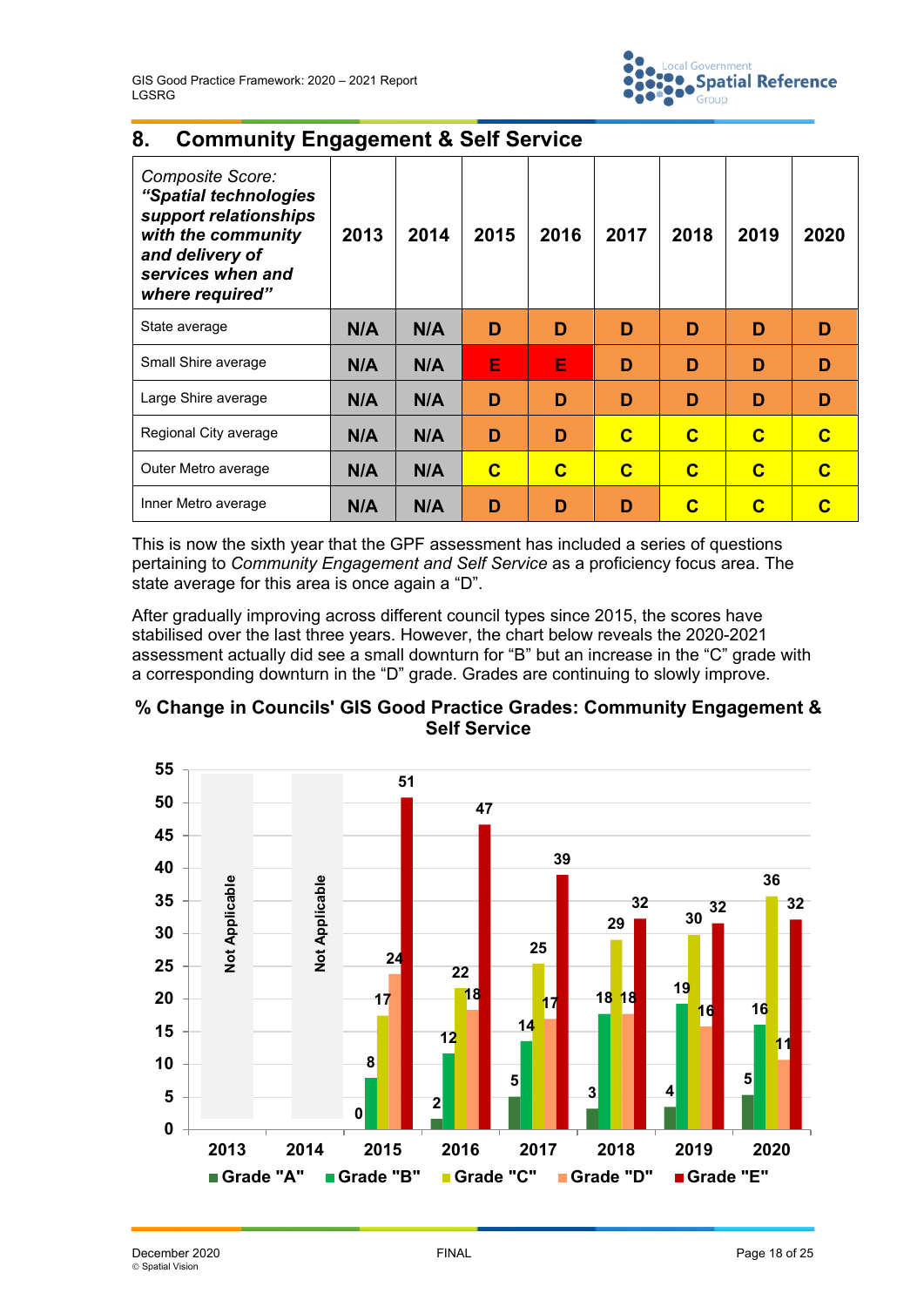

# **Statewide Responses (count): Community Engagement and Self Service**

| <b>Community Engagement and Self Service</b>                                               |    |    | <b>Yes</b> | Nο       |    |    |
|--------------------------------------------------------------------------------------------|----|----|------------|----------|----|----|
|                                                                                            | 10 | 20 |            | 50<br>40 | 60 | 70 |
| Council/community information via user friendly<br>location-aware website/apps?            |    |    |            |          |    |    |
| Can measure/compare use of online services<br>vs phone & front-counter requests?           |    |    |            |          |    |    |
| Records location of all customer service<br>requests?                                      |    |    |            |          |    |    |
| Routine spatial analysis of customer service<br>requests undertaken to respond to issues?  |    |    |            |          |    |    |
| Citizens engaged in decision processes through<br>spatially aware online tools/ apps?      |    |    |            |          |    |    |
| Policy implemented to publish open spatial<br>data?                                        |    |    |            |          |    |    |
| Published open data in past 12 months?                                                     |    |    |            |          |    |    |
| Regular updating of open spatial data?                                                     |    |    |            |          |    |    |
| Consistent with Open Data Council Standards?                                               |    |    |            |          |    |    |
| Commitment to publishing spatial-enabled web-<br>services to better service the community? |    |    |            |          |    |    |
| 3D visualisation used to inform/engage<br>community in decisions/planning applications?    |    |    |            |          |    |    |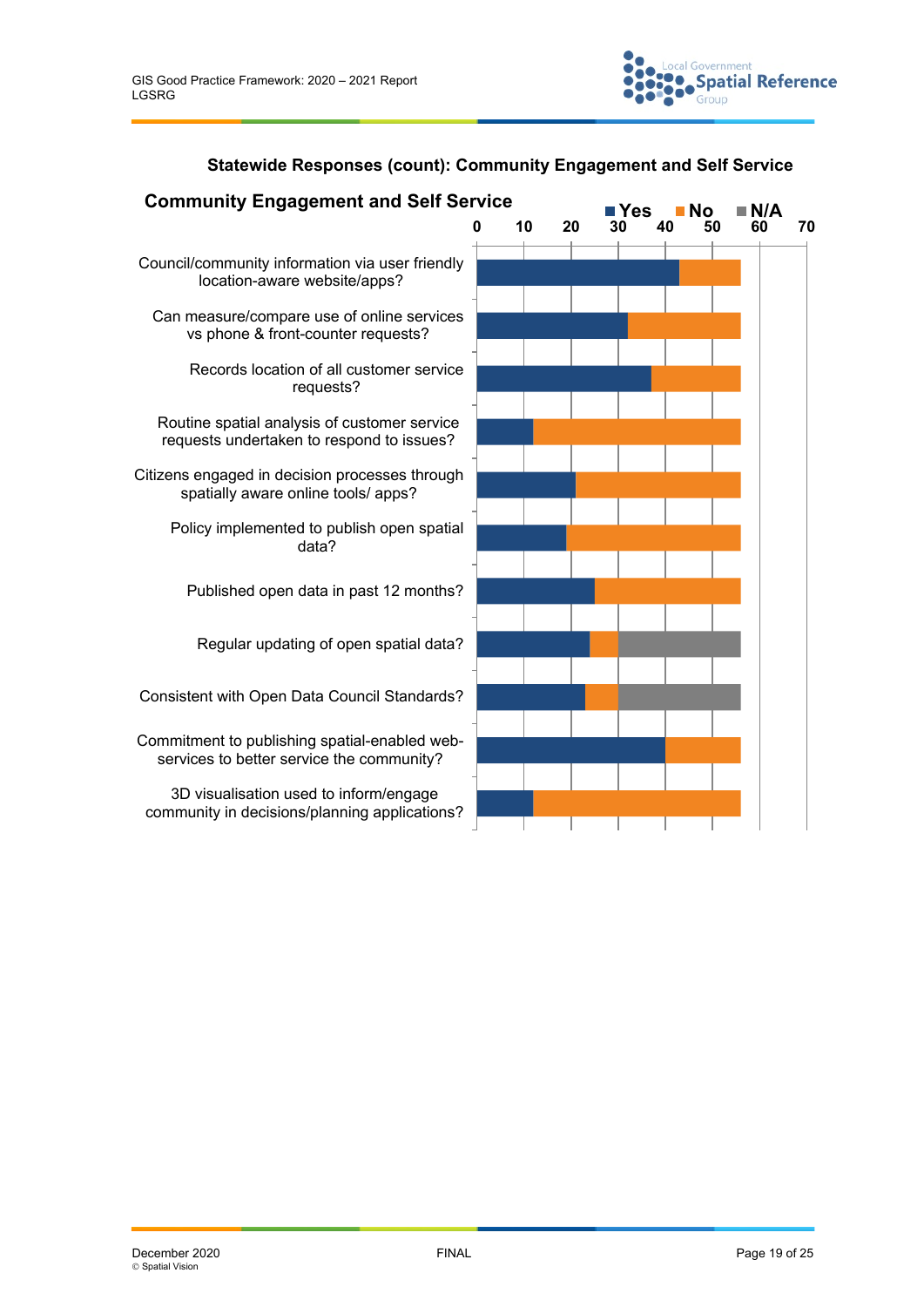

# **9. Council Profile**

Skilled GIS resources (capacity) are crucial to Councils' abilities to maintain their spatial data, systems and to leverage the technology for decisions. The Capability questions are intended to capture the levels and changes in Equivalent Full Time (EFT) GIS staff at each council.



The chart above shows the number of councils that since last year have decreased numbers in their GIS team, kept their GIS team as-is, or increased their GIS team, grouped by council type.

This year saw most councils' GIS capacity remaining unchanged since last year, however, Outer Metro and Large Shire councils saw the biggest increase, with 7 out of 23 these councils growing their GIS teams.

The chart below shows these results in terms of actual GIS EFT, grouped by council type. Small Shire councils once again tend to have the smallest GIS teams, with none over two EFT positions and most with one. Outer Metro councils once more have the largest teams, 8 respondents reporting 3 or more GIS positions.

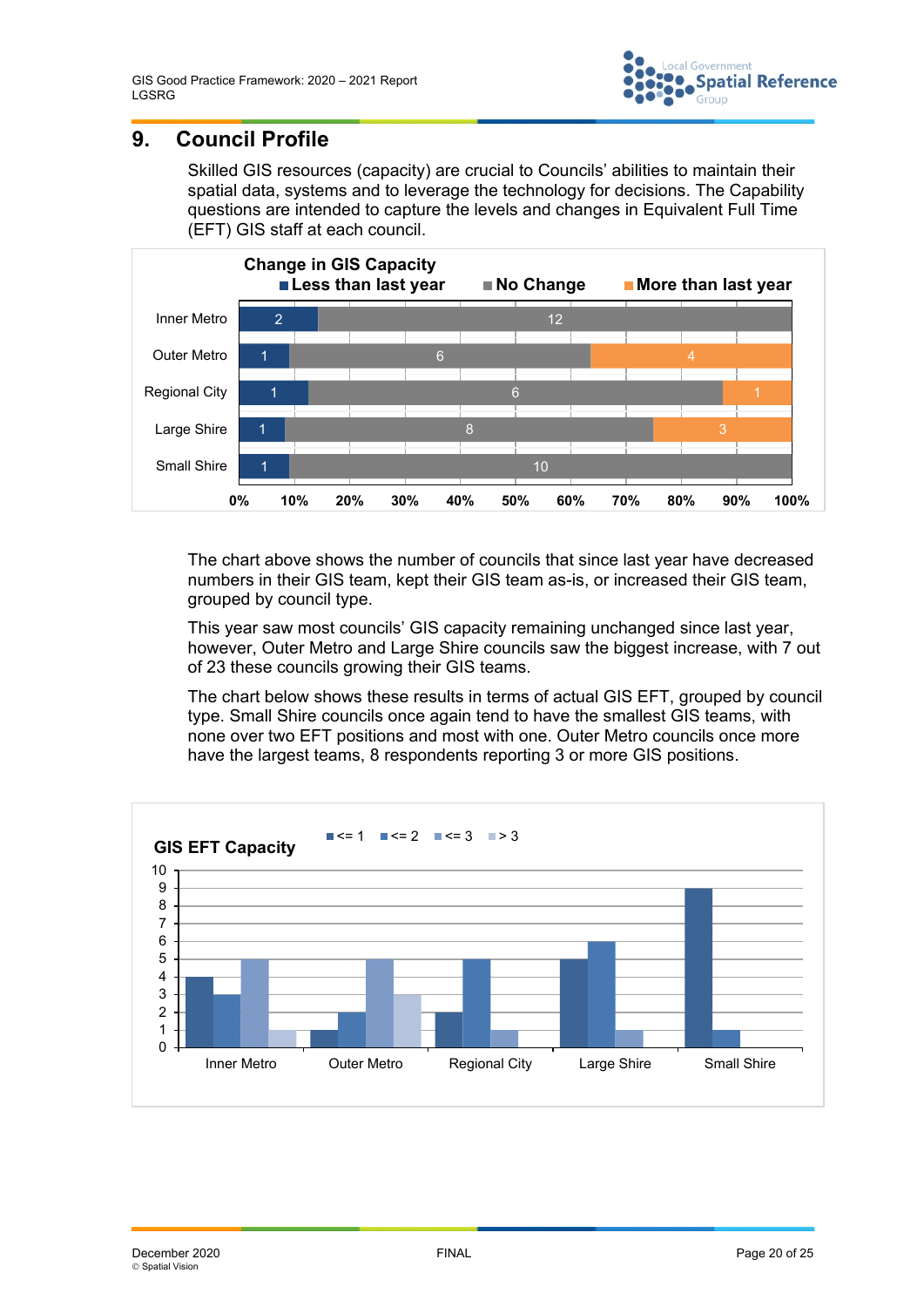

# **10. GDA2020 and DCM Readiness**

This year new questions were added to the survey in order to gauge the status of councils to adopt the GDA2020 datum shift as well as prepare for the Digital Cadastre Modernisation (DCM) project currently underway.

#### **GDA2020**

Given that the year 2020 is when the new datum was planned to be adopted at a national level, it is refreshing to know that many councils (52%) have a roadmap for transferring their datasets into GDA2020. Whereas 16% of councils have already implemented changes to their datasets.

#### **Councils that have a roadmap for GDA2020 migration**

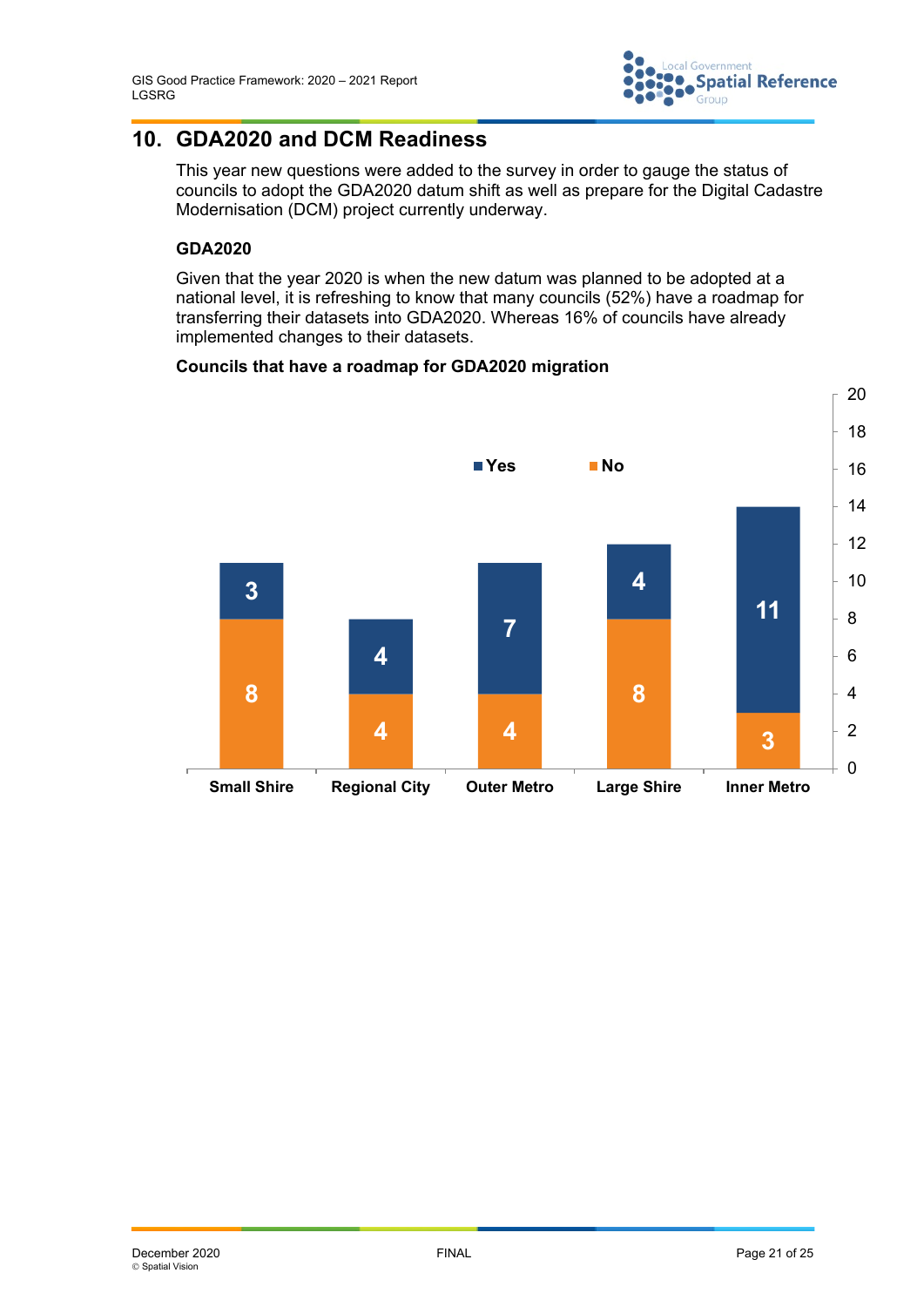

**Councils that have completed migration of their data into GDA2020**



#### **DCM**

At this time, the DCM project is underway however no LGA corrected data has been released yet. Pleasing to see that some councils (16%) already have a roadmap for implementing DCM changes into their datasets.

#### **Councils that have a roadmap for implementing DCM corrected data**

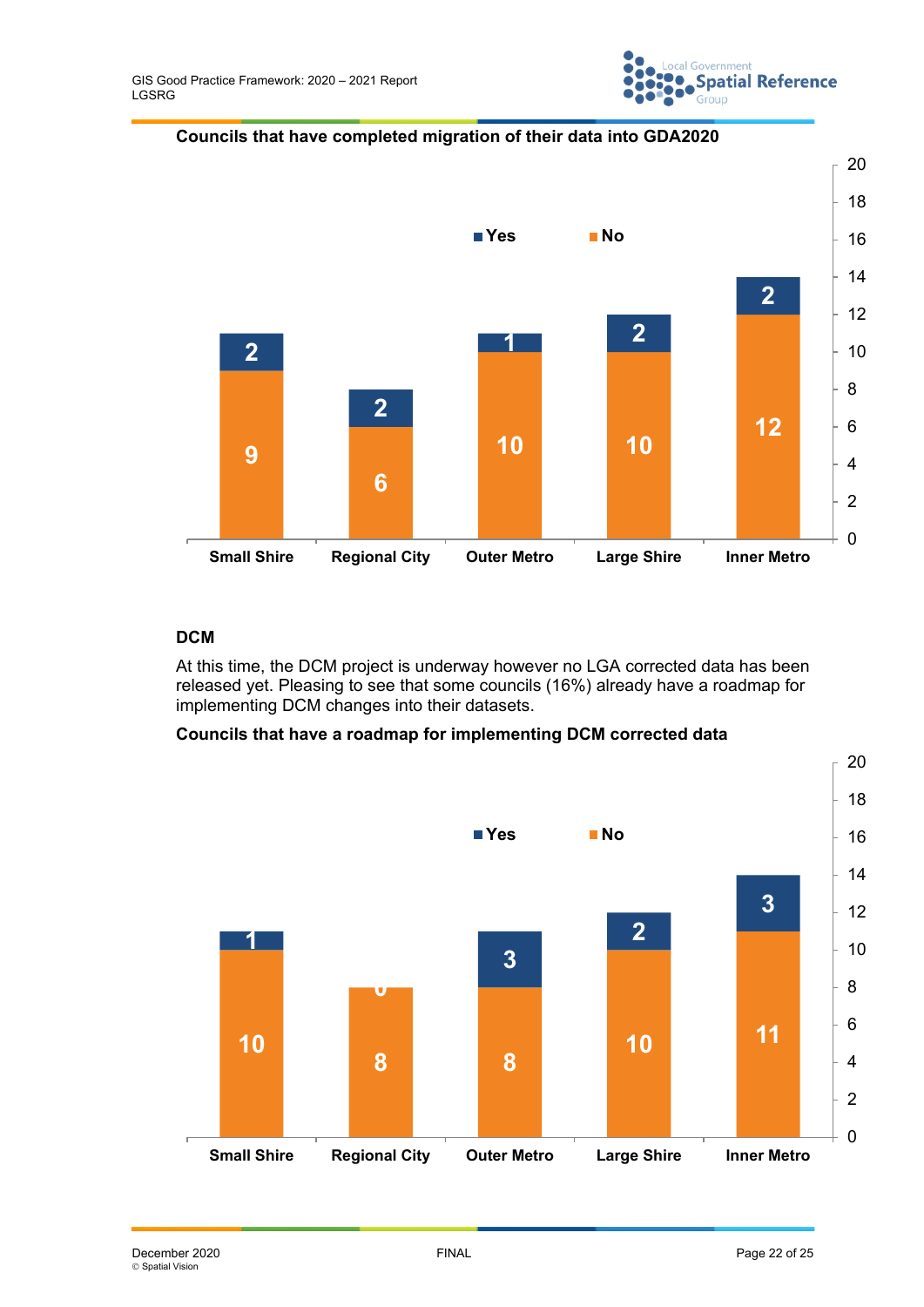

# **Appendix A: GPF Assessment Questionnaire**

| 1) Spatial Capability                                                                                                                                                                                                         |                                                             |  |  |
|-------------------------------------------------------------------------------------------------------------------------------------------------------------------------------------------------------------------------------|-------------------------------------------------------------|--|--|
| Long Form (as asked in online questionnaire)                                                                                                                                                                                  | Short Form (as presented in charts)                         |  |  |
| Does your Council have a current GIS Strategy?                                                                                                                                                                                | <b>Current GIS Strategy Exists?</b>                         |  |  |
| Is there a direct relationship or link between the Council's GIS Strategy and<br>its Corporate Plan?                                                                                                                          | GIS Strategy and Corporate Plan Linked?                     |  |  |
| Would you say the GIS Strategy clearly defines the future vision for GIS<br>and identifies gaps between Council's current and future states?                                                                                  | GIS Strategy defines vision, currents state and<br>gaps?    |  |  |
| Is Council's GIS Strategy integrated into Council's annual planning and/or<br>budgeting processes?                                                                                                                            | GIS Strategy integrated into planning<br>processes?         |  |  |
| Does Council have a risk management plan that includes GIS software,<br>resources and data?                                                                                                                                   | Risk management plan includes GIS?                          |  |  |
| Is Council formally committed to supporting Vicmap data?                                                                                                                                                                      | Vicmap data supported?                                      |  |  |
| Does Council have a current Information Management policy?                                                                                                                                                                    | Current IM policy exists?                                   |  |  |
| Does Council's Information Management policy acknowledge that relevant<br>spatial business data should be based on or derived from Vicmap data<br>when relevant?                                                              | IM policy defines use of Vicmap data?                       |  |  |
| Would you say Council's Information Management policy sufficiently<br>acknowledges the importance of reliable spatial data?                                                                                                   | IM policy notes importance of reliable spatial<br>data?     |  |  |
| Do the majority of Council staff have access to useful spatial tools (e.g.<br>GIS or web mapping) underpinned by Council data?                                                                                                | Most staff can access spatial tools using Council<br>data?  |  |  |
| Would you say that Council staff generally find the available spatial tools<br>(e.g. GIS or web mapping) easy-to-use?                                                                                                         | Available spatial tools easy-to-use?                        |  |  |
| An effective GIS Steering Committee is one that maximises opportunities<br>for utilising capabilities and monitoring performance. Does your Council<br>have an effective GIS Steering Committee (or equivalent) in operation? | GIS Steering Committee (or equivalent) in<br>operation?     |  |  |
| An effective GIS User Group is one that engages appropriate staff to<br>generate ideas and gather feedback. Does Council have an effective GIS<br>User Group in operation?                                                    | GIS User Group in operation?                                |  |  |
| If it could be demonstrated that collaboration with other Councils can<br>deliver improved spatial capabilities, would your Council be open to such<br>collaboration?                                                         | Open to spatial collaboration with other<br>Councils?       |  |  |
| 2) Core Vicmap Data Maintenance                                                                                                                                                                                               |                                                             |  |  |
| Long Form (as asked in online questionnaire)                                                                                                                                                                                  | Short Form (as presented in charts)                         |  |  |
| Does Council set and monitor performance targets for core spatial data?<br>(e.g. frequency of update, match rates etc)                                                                                                        | Set / monitor performance targets for core<br>spatial data? |  |  |
| Does Council monitor resident complaints around incomplete or inaccurate<br>data for address, property, roads or locality?                                                                                                    | Monitor resident complaints around spatial data?            |  |  |
| Does Council action or follow up resident complaints around incomplete or<br>inaccurate spatial data?                                                                                                                         | Action resident complaints around spatial data<br>issues?   |  |  |
| Does Council have a documented procedure for maintaining core Vicmap<br>data?                                                                                                                                                 | Documented Vicmap data maintenance process<br>exists?       |  |  |
| Does Council rely on Vicmap Address for address information?                                                                                                                                                                  | Rely on Vicmap Address for address<br>information?          |  |  |
| Does Council rely on Vicmap Property for Council and ratepayer property<br>boundaries and attributes?                                                                                                                         | Rely on Vicmap Property for property boundaries<br>etc?     |  |  |
| Does Council notify State Government typically within 10 business days of<br>changes or corrections in property, parcel and address information?                                                                              | Notify State of changes to data as required by<br>PIP?      |  |  |
| Is Council road asset data maintained in relation to Vicmap Transport<br>roads?                                                                                                                                               | Roads data maintained in relation to Vicmap<br>Transport?   |  |  |
| Does Council notify State Government typically within 10 business days of<br>changes or corrections in roads and transport information?                                                                                       | Notify Gov't of roads data changes < 10<br>business days?   |  |  |
| Would you say that most users of Council's core spatial data trust it as<br>authoritative?                                                                                                                                    | Council's core spatial data trusted?                        |  |  |
| Does Council's core spatial data meet documented DELWP standards for<br>spatial and attribute accuracy?                                                                                                                       | Core spatial data meets DELWP accuracy<br>standards?        |  |  |
| Would you say that your Council has clearly defined roles and<br>responsibilities for managing its GIS data?                                                                                                                  | Defined roles for management of GIS data?                   |  |  |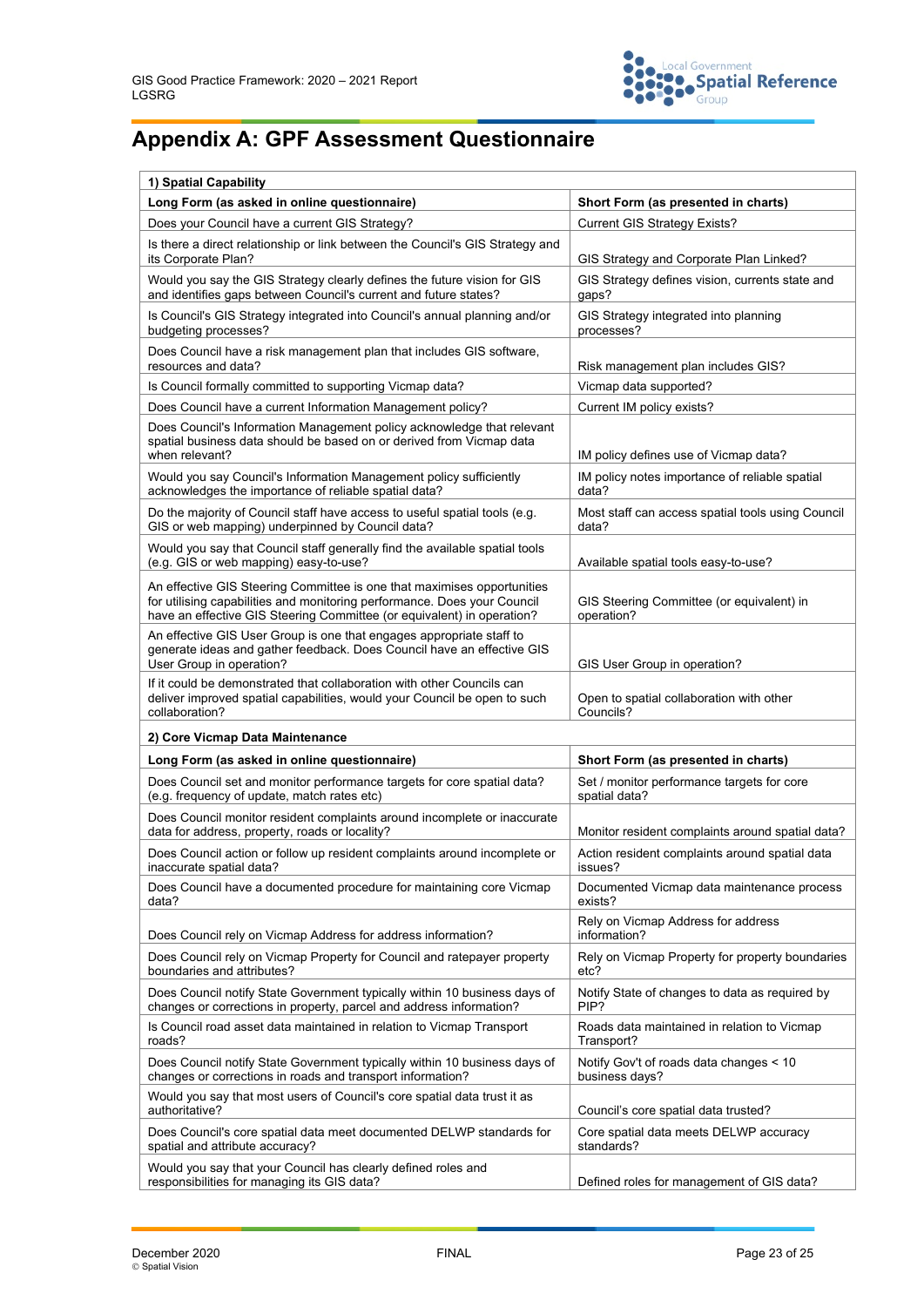

| Has Council accepted or (adhered to) the Victorian Spatial Council /<br>DELWP Custodianship Program guidelines for relevant Vicmap data<br>through a PIP or MOU agreement?                                                                                                                                | VSIS recommendations re Vicmap accepted?                                         |  |  |  |
|-----------------------------------------------------------------------------------------------------------------------------------------------------------------------------------------------------------------------------------------------------------------------------------------------------------|----------------------------------------------------------------------------------|--|--|--|
| Does your Council share/ publish metadata about Vicmap data for internal<br>users?                                                                                                                                                                                                                        | Vicmap metadata published internally?                                            |  |  |  |
| 3) Property and Rates Integration                                                                                                                                                                                                                                                                         |                                                                                  |  |  |  |
| Long Form (as asked in online questionnaire)                                                                                                                                                                                                                                                              | Short Form (as presented in charts)                                              |  |  |  |
| Does Council set and monitor performance targets for integration between<br>GIS and Property & Rates systems? (e.g. match rates)                                                                                                                                                                          | Manage GIS to PR integration performance<br>targets                              |  |  |  |
| Does Council participate in DELWP's annual Property Information Quality<br>Audit?                                                                                                                                                                                                                         | Participate in DELWP's annual PIQA?                                              |  |  |  |
| Does Council action the recommendations of the Property Information<br><b>Quality Audit?</b>                                                                                                                                                                                                              | Action recommendations from PIQA?                                                |  |  |  |
| Does Council have a current documented procedure for aligning data<br>between GIS and Property & Rates systems?                                                                                                                                                                                           | Alignment process for GIS and PR data<br>documented?                             |  |  |  |
| Does Council have repeatable processes to measure the reliability of<br>matching between GIS/spatial and Property & Rates business data?                                                                                                                                                                  | Process to assess GIS to PR match is<br>repeatable?                              |  |  |  |
| Does Council's Property & Rates system rely on GIS property data for<br>parcel descriptions?                                                                                                                                                                                                              | PR system relies on GIS for parcel descriptions?                                 |  |  |  |
| Do the GIS and Property & Rates systems share the same identifier for<br>property records?                                                                                                                                                                                                                | GIS and PR systems share the same ID for<br>records?                             |  |  |  |
| Would you say that users can easily link from the Property & Rates system<br>to GIS (or to a map within the Property & Rates system) to find and view<br>properties and parcels?                                                                                                                          | PR links to GIS enabling map view?                                               |  |  |  |
| Does Council's GIS or web map enable users to easily view the Property &<br>Rates data via a link?                                                                                                                                                                                                        | GIS enables PR data to be easily viewed?                                         |  |  |  |
| Would you say that Council has clearly defined roles and responsibilities<br>for managing Property & Rates data and its interface to GIS?                                                                                                                                                                 | Defined roles for managing PR data to GIS<br>alignment?                          |  |  |  |
| 4) Asset Management to GIS Integration                                                                                                                                                                                                                                                                    |                                                                                  |  |  |  |
| Long Form (as asked in online questionnaire)                                                                                                                                                                                                                                                              | Short Form (as presented in charts)                                              |  |  |  |
| Does Council have a policy for maintaining GIS data for assets?                                                                                                                                                                                                                                           | Policy for maintaining GIS data for assets?                                      |  |  |  |
| Does Council set and monitor performance targets for integration between<br>GIS and Asset Management Systems?                                                                                                                                                                                             | Set / monitor targets for GIS to AMS integration?                                |  |  |  |
| Does Council carry out defect inspections using location-enabled mobile<br>devices (smartphones, tablets, trimbles etc)?                                                                                                                                                                                  | Carry out defect inspections using mobile<br>devices?                            |  |  |  |
| Does Council provide a web or mobile app or support third party apps such<br>as 'Snap Send Solve' for members of the community to report the location<br>of an asset defect?                                                                                                                              | Provides tools for community reporting of asset<br>defects?                      |  |  |  |
| Does council consistently action 'crowd sourced' asset defect reports e.g.<br>from third party apps such as 'Snap Send Solve' or from a Council provided<br>tool or app?                                                                                                                                  | Consistently actions crowd sourced asset defect<br>reports?                      |  |  |  |
| Does Council have a current documented procedure for aligning data<br>between GIS and Asset Management systems?                                                                                                                                                                                           | Documented procedure for aligning GIS and<br>Asset data?                         |  |  |  |
| Is Council's GIS web portal fully integrated (two-way integration) with its<br>Asset Management System?                                                                                                                                                                                                   | GIS and AMS are fully integrated?                                                |  |  |  |
| Are there accurate and up to date GIS/spatial records for assets across the<br>major relevant asset groups? NOTE: relevant groups include Roads (e.g.<br>kerb, channel, footpath) Drainage, Marine (e.g. jetties, boat ramps),<br>Properties (eg. council managed buildings, parks, gardens and reserves) | Accurate/current GIS records for assets across<br>key asset groups?              |  |  |  |
| Does Council have clearly defined roles and responsibilities for managing<br>Assets data and its interface to GIS?                                                                                                                                                                                        | Defined roles for managing Asset data &<br>interface to GIS?                     |  |  |  |
| 5) Community Engagement and Self Service                                                                                                                                                                                                                                                                  |                                                                                  |  |  |  |
| Long Form (as asked in online questionnaire)                                                                                                                                                                                                                                                              | Short Form (as presented in charts)                                              |  |  |  |
| Are people able to access dynamic information about Council services and<br>their local community through user friendly location-aware website or<br>apps?                                                                                                                                                | Council/community information via user friendly<br>location-aware website/apps?  |  |  |  |
| Is Council able to measure and compare the similar uses of online services<br>(website or apps) to telephone and front-counter requests?                                                                                                                                                                  | Can measure/compare use of online services vs<br>phone & front-counter requests? |  |  |  |
| Does Customer Service record the location of all customer service<br>requests?                                                                                                                                                                                                                            | Records location of all customer service<br>requests?                            |  |  |  |